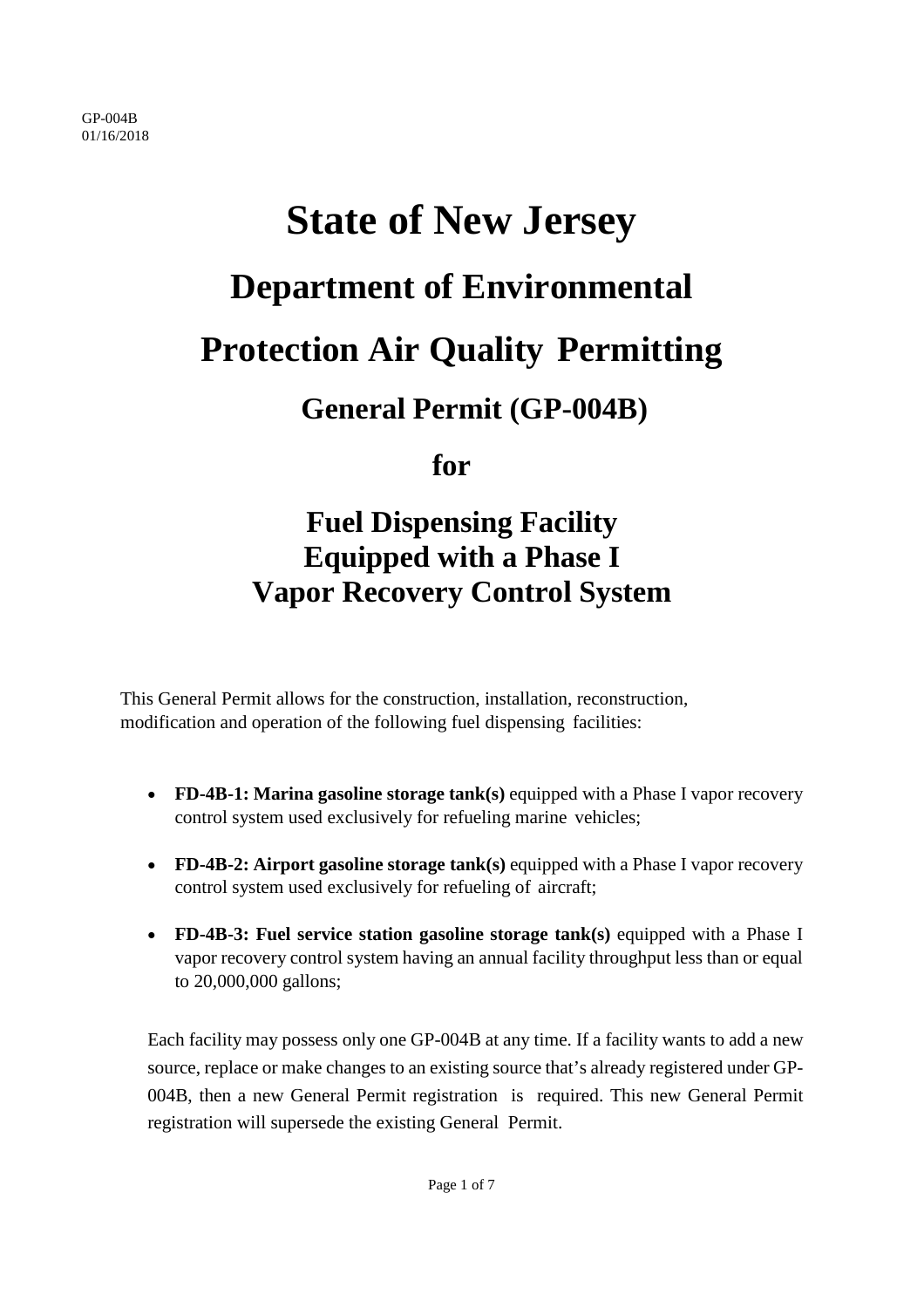#### **I. DEFINITIONS**

The terms used in this General Permit shall have the meanings given to them in N.J.A.C. 7:27 et seq. or as listed below:

Please refer to Subchapter 8 to see the definition of Construction, Installation, Modification and Reconstruction:<http://www.state.nj.us/dep/aqm/Sub8.pdf>

**Aircraft means** a vehicle capable of flying by aerodynamic forces, such as a helicopter, or airplane.

**Bulk gasoline terminal** means any gasoline facility which receives gasoline by pipeline, ship or barge, and has a gasoline throughput greater than 75,700 liters per day.

**CARB** means California Air Resources Board.

**CARB-Certified Phase I Enhanced Vapor Recovery system or "CARB-certified Phase I EVR system"** means a Phase I vapor recovery system that has been certified by CARB in an Executive Order after February 1, 2001, which Executive Order has not been superseded or disapproved at the time of installation.

**Delivery vessel** means any vehicle capable of transporting liquid VOC cargo such as gasoline or fuel oil. This term includes, but is not limited to, tank trucks, tank trailers, railroad tank cars, and marine tank vessels.

**Department** means the New Jersey Department of Environmental Protection.

**Discharge** means an intentional or unintentional action or omission resulting in the releasing, spilling, leaking, pumping, pouring, emitting, emptying or dumping of a hazardous substance into the waters or onto the lands of the State or into the waters outside the jurisdiction of the State, when damage may result to the lands, waters, or natural resources within the jurisdiction of the State.

**Dual-point vapor balance system** means a vapor balance system in which the storage tank is equipped with an entry port for a gasoline fill pipe and a separate exit port for a vapor connection. This system utilizes two separate tank ports for delivery and vapor recovery. The first port is the fill port drop tube. (See Figure 4)

**E-85** is a fuel blend of 85% ethanol and 15% gasoline that can be used in vehicles specifically designed to use this blend.

**Facility** means the combination of all structures, building, equipment, storage tanks, source operations, and other operations located on one or more contiguous or adjacent properties owned or operated by the same person.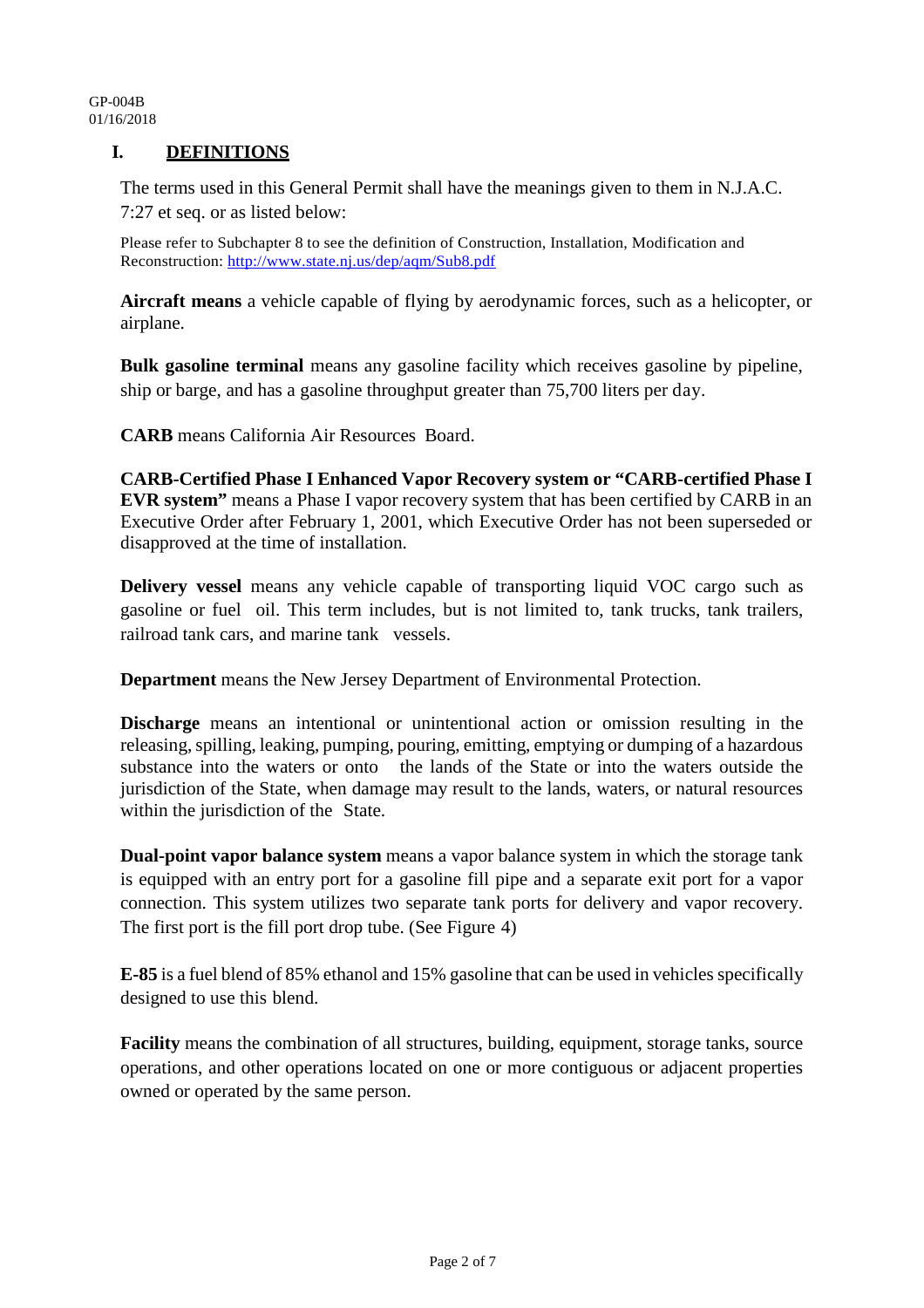**Fuel Dispensing facilities** (includes retail and non-retail service stations) means a facility (Marina, aviation and/or Fuel Service Station) consisting of one or more stationary gasoline storage tanks and / or E-85 together with dispensing devices used to fill vehicle fuel tanks with all grade of gasoline and or E-85 for commercial and noncommercial.

**Gasoline** means any petroleum distillate or petroleum distillate/oxygenated blend having a Reid vapor pressure of four pounds per square inch (207 millimeters of mercury) absolute or greater, and commonly or commercially known or sold as gasoline.

**Gasoline dispensing facility** means a stationary facility that dispenses gasoline into the fuel tank of a motor vehicle.

**GDF** means Gasoline Dispensing Facility.

**MACT** means Maximum Achievable Control Technology.

**Maximum capacity** means, with respect to storage vessels, the maximum design capacity of the storage vessel, not the working capacity of the storage vessel.

**Onboard refueling vapor recovery system, "ORVR system" or "ORVR"** means a vehicle emission control system that captures vapors from the vehicle gasoline tank during refueling. The gasoline tank and fill pipe are designed so that, during the vehicle refueling, vapors in the tank travel to an activated carbon packed canister, which adsorbs the vapor. When the engine is in operation, it draws the gasoline vapors into the engine intake manifold to be used as fuel.

**Phase I vapor recovery system** means a system that controls vapors during the transfer of gasoline from a delivery vessel to a gasoline dispensing facility vessel. This system is also knowns as Stage I vapor recovery system or a Stage I vapor control system. (See Figure I). There are two kinds of Phase I Vapor recovery system: dual-point and coaxial.

**Pipeline breakout station** means a facility along a pipeline containing storage vessels used to relieve surges or receive and store gasoline from the pipeline for reinjection and continued transportation by pipeline or to other facilities.

**Pressure relief valve** means a type of pressure relief device which consists of a valve that automatically opens when the pressure within the system exceeds a set level and closes when the pressure drops below that level.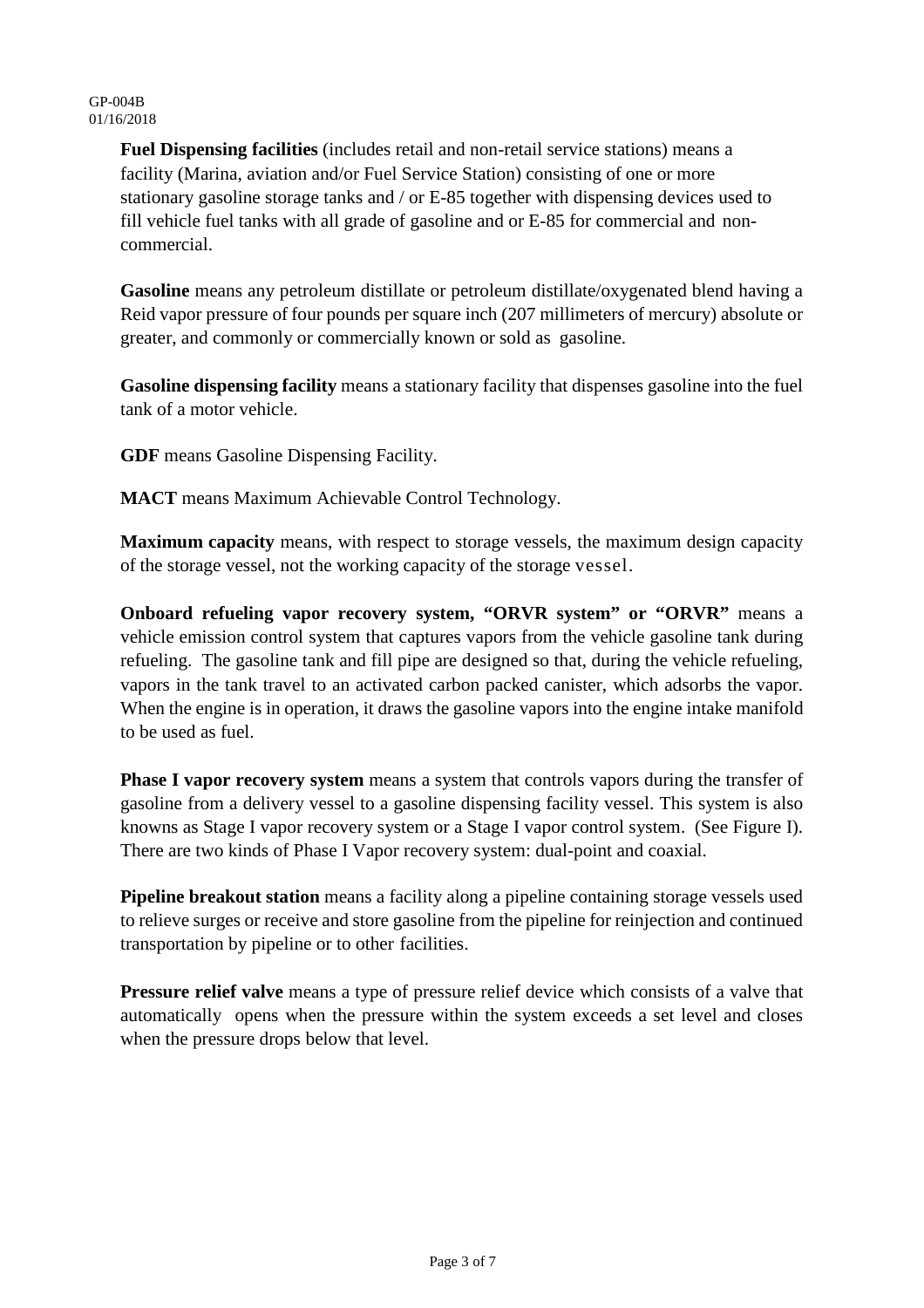**Single Point vapor balance system** means a type of vapor balance system in which the storage tank is equipped with one entry port for a gasoline fill pipe and the same port is used as an exit port for vapor recovery. A single-point vapor balance system utilizes a coaxial drop tube that consist of a pipe within a pipe. (See Figure 3).

**Submerged fill pipe** means a fill pipe whose point of discharge into the receiving vessel is entirely submerged when:

- 1. The liquid level is no more than six inches (15.2 centimeters) above the vessel bottom; OR
- 2. At a facility other than a gasoline dispensing facility, in the case of a top or sideentering fill pipe, when, the liquid level is no more than three times the inside radius of the fill pipe plus five inches (12.7 centimeters), but no more than 42 inches (106.7 centimeters), above the vessel bottom.

**Tank** means any container whose walls are constructed of material which is rigid and selfsupporting. All tanks must have fixed roof.

**Unihose** means, with respect to a gasoline dispenser at a gasoline dispensing facility, a dispenser that has only one hose and one nozzle per dispenser side which is used for dispensing all grades of gasoline.

**Vapor recovery system or vapor control system** means a system for preventing the emission of organic vapors into the outdoor atmosphere.

**Vapor-tight** means not capable of allowing the passage of gases at the pressures encountered.

### **II. AUTHORITY**

This General Permit is issued under the authority N.J.S.A 26:2C-9.2. This General Permit shall allow for inspections and evaluations to assure conformance with all provisions of N.J.A.C. 7:27 et seq. An opportunity for public comment on this General Permit was provided on **November 6, 2017**.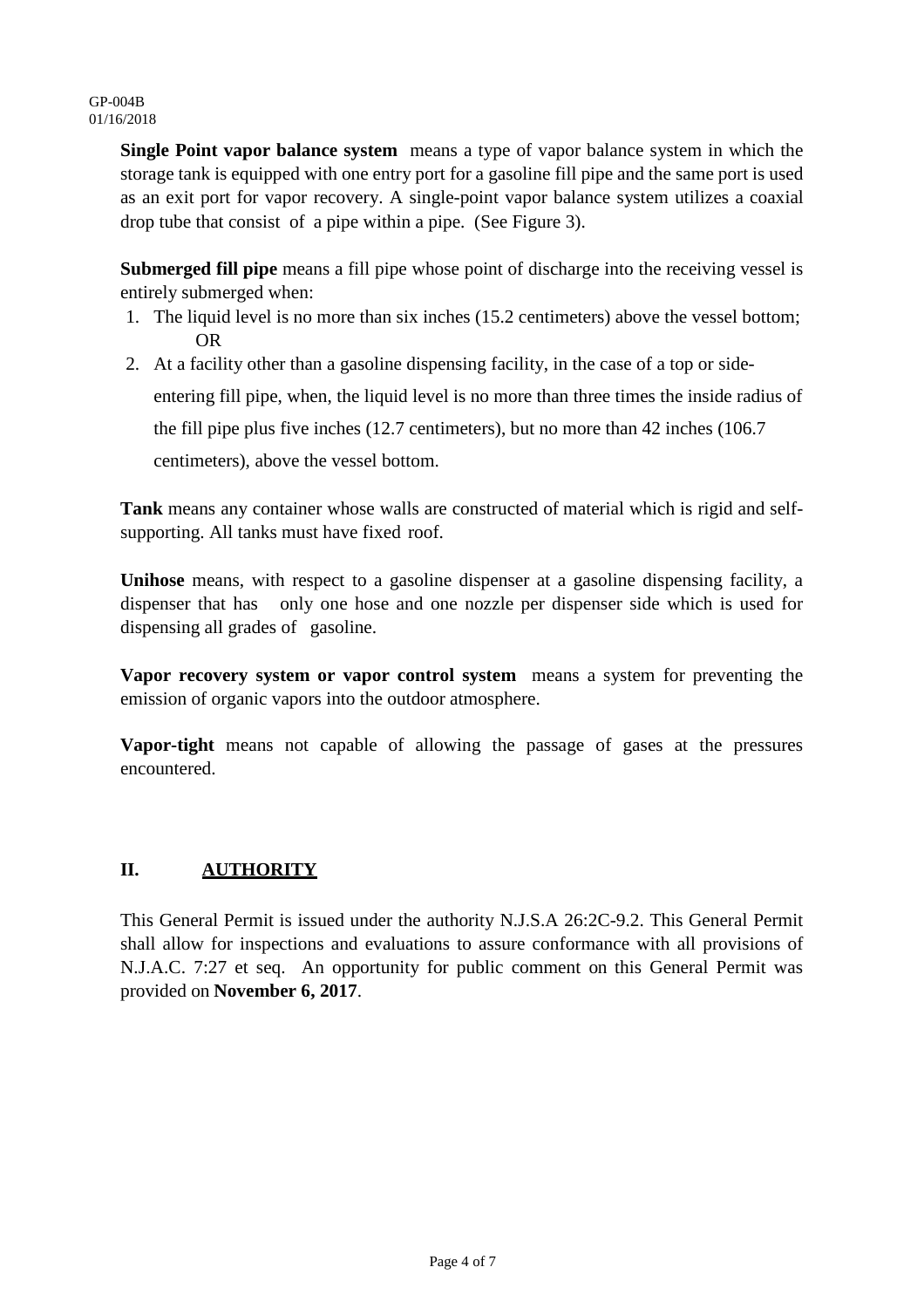#### **III. APPLICABILITY**

This General Permit allows for the construction, installation, reconstruction, modification and operation of the following fuel dispensing facilities:

- **FD-4B-1: Marina gasoline storage tank(s)** equipped with a Phase I vapor recovery control system used exclusively for refueling marine vehicles;
- **FD-4B-2: Airport gasoline storage tank(s)** equipped with a Phase I vapor recovery control system used exclusively for refueling of aircraft;
- **FD-4B-3: Fuel service station gasoline storage tank(s)** equipped with a Phase I vapor recovery control system having an annual facility throughput less than or equal to 20,000,000 gallons;



 **FIGURE 1:** Phase I (Stage I)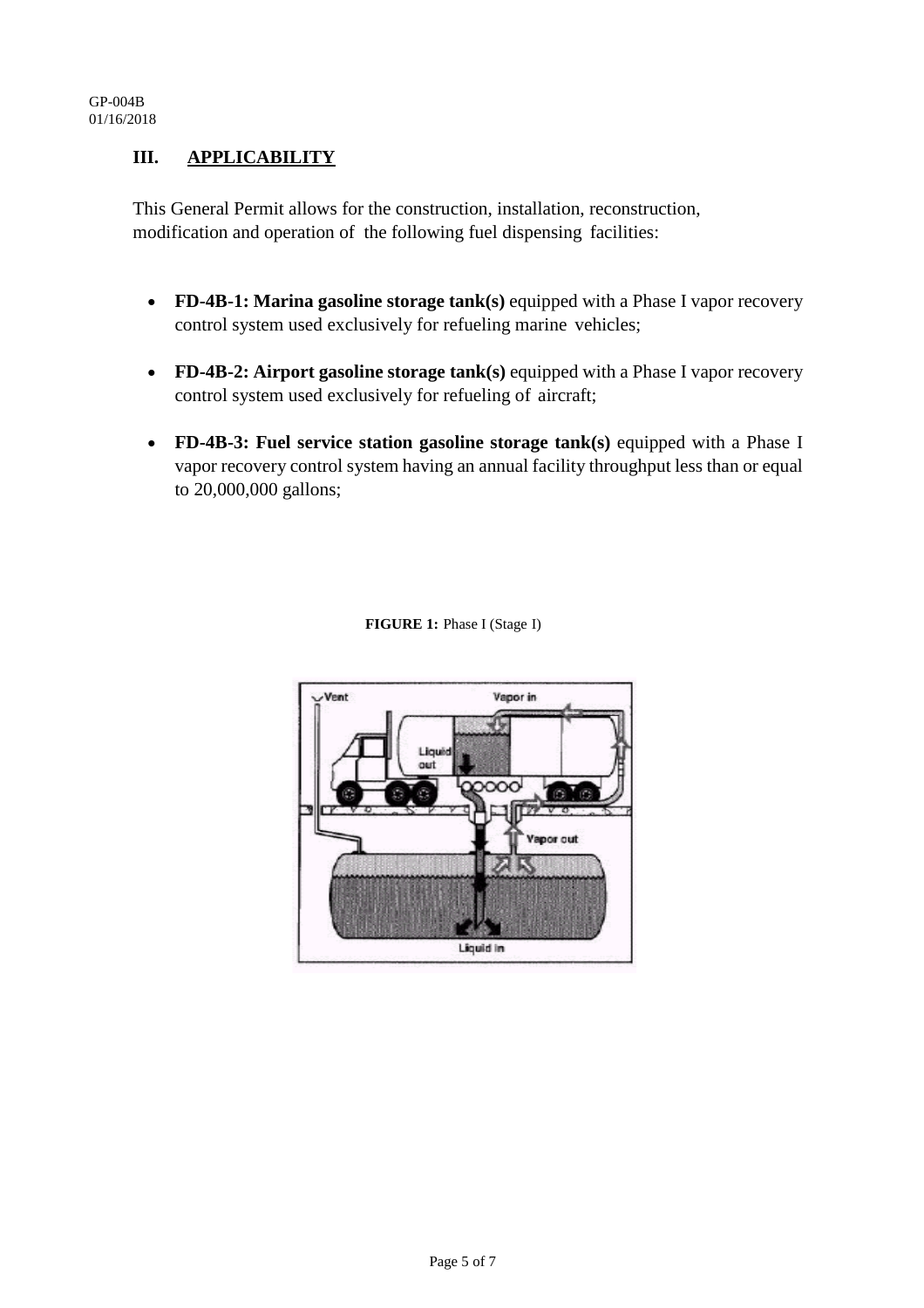#### **FIGURE 3:** *One-Point (Coaxial) Delivery* **FIGURE 4:** *Two-Point Delivery (not coaxial)*





#### **IV. EXCLUSIONS**

This General Permit cannot be used to register the following Facilities or equipment:

- 1. Fuel Dispensing Facilities equipped with Phase II vapor recovery system. \*
- 2. Storage Tanks dispensing any fuel other than E-85 and/or Gasoline such as but not limited to Diesel, Kerosene and Jet Fuel.
- 3. Fuel Dispensing Facilities not equipped with Phase 1 vapor recovery system.
- 4. Gasoline Distribution Facilities (Bulk Gasoline Terminals and Pipeline Breakout Stations).
- 5. Fuel Dispensing Facilities having an annual facility throughput greater than 20,000,000 gallons.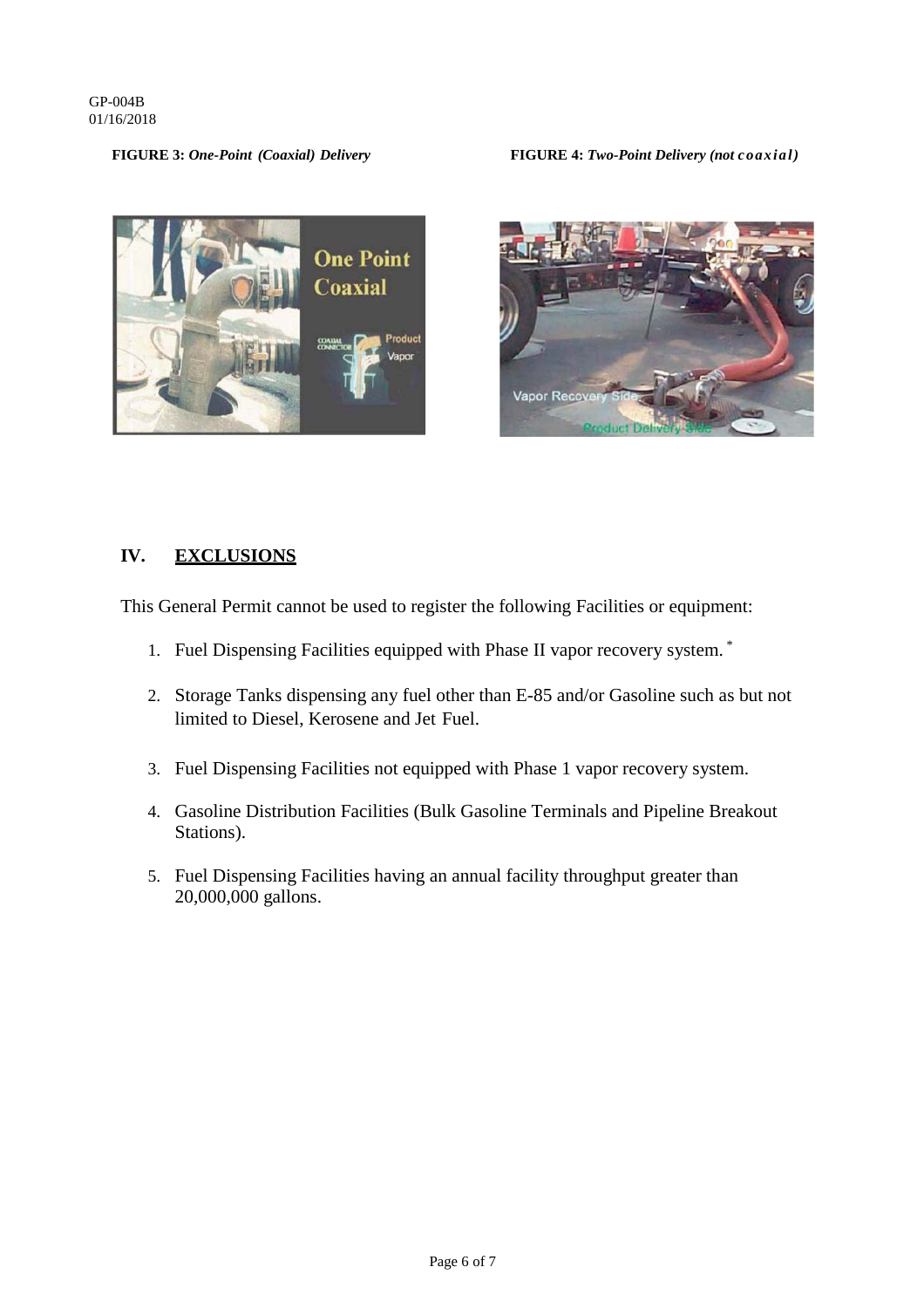#### **V. SUBMITTAL / CONTACT INFORMATION:**

For assistance or contact information please go to one of the following resources:

- 1. Bureau of Preconstruction Permits at: [http://www.state.nj.us/dep/aqpp/](http://www.nj.gov/dep/aqpp/)
- 2. Underground Storage Tank Enforcement at: <http://www.nj.gov/dep/srp/bust/>
- 3. Small Business Assistance Program at: <http://www.nj.gov/dep/aqes/sbap/index.html>

#### **VI. TESTING REFERENCES**

Testing reference materials including CARB certification and test procedures CP-201, TP-201.3, TP-206.3B, TP-201.1E, and TP-201.1B are available at [https://www.arb.ca.gov/testmeth/vol2/currentprocedures.htm](http://www.arb.ca.gov/testmeth/vol2/tp201_3.pdf) 

- Static Pressure Performance / TP-201.3 and TP206.3B
- Pressure of Pressure/Vacuum Vent Valves /TP201.1E
- Torque Test / TP-201.1B

#### **VII. COMPLIANCE PLAN**

The Equipment covered by this General Permit, as listed on page 1, are listed in the following three compliance plans (FD-4B-1; FD-4B-2 and FD-4B-3):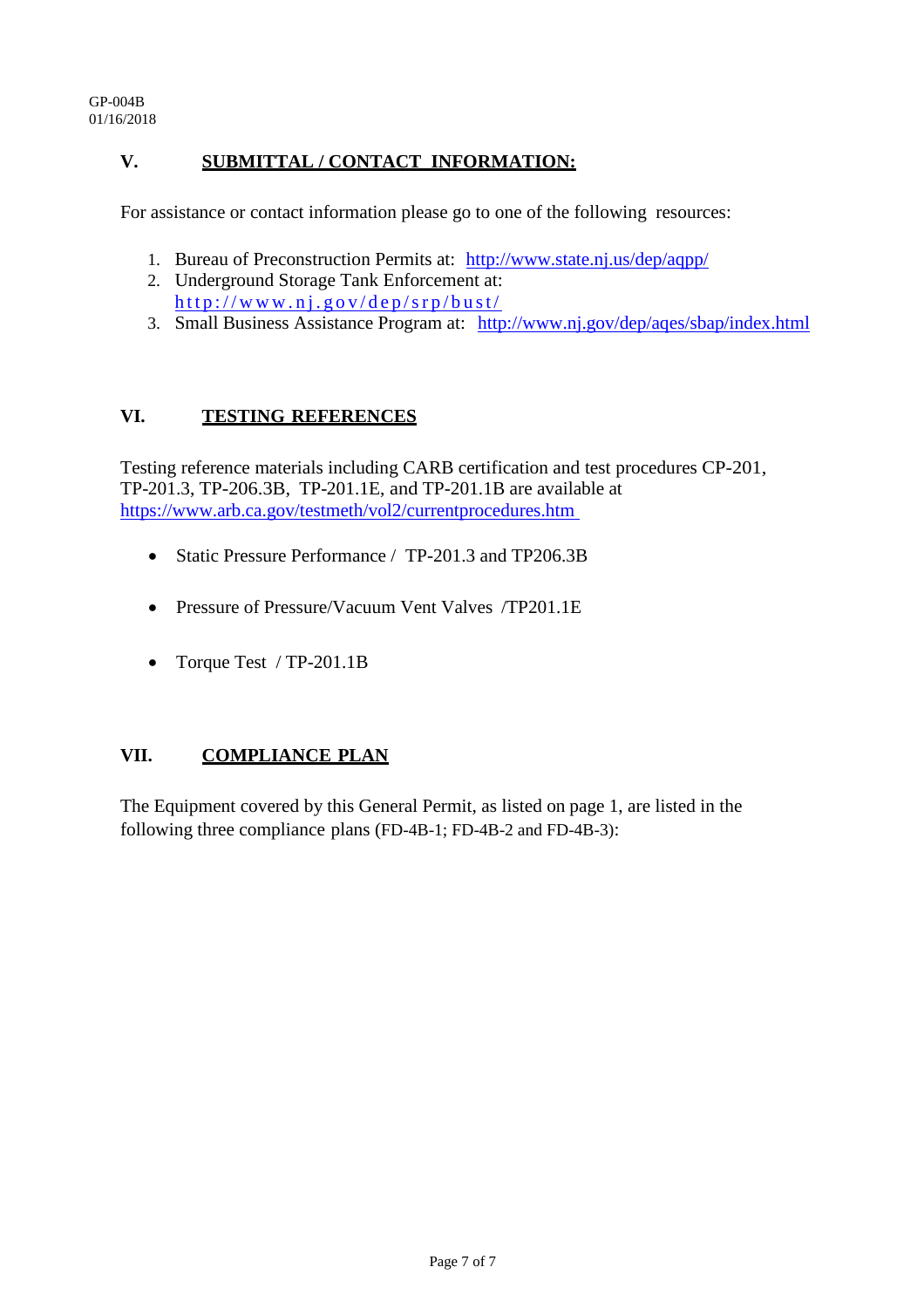4 All hoses, piping, connections, fittings and manholes shall be vapor tight and leak free, except when

gauging or sampling is performed.

[N.J.A.C 7:27-8.13(a)]

**FD-4B-1: Marina gasoline storage tank(s) equipped with a Phase I vapor recovery control system used exclusively for refueling marine vehicles or**

| Ref# | <b>Applicable Requirement</b>                                                                                                                                                                                                                                                                                                                                                                                                                                                                          | Monitoring Requirement | Recordkeeping Requirement | Submittal/Action<br>Requirement |
|------|--------------------------------------------------------------------------------------------------------------------------------------------------------------------------------------------------------------------------------------------------------------------------------------------------------------------------------------------------------------------------------------------------------------------------------------------------------------------------------------------------------|------------------------|---------------------------|---------------------------------|
|      | This equipment shall not cause any air contaminant,<br>including an air contaminant detectable by the<br>sense of smell, to be present in the outdoor<br>atmosphere in such quantity and duration which is,<br>or tends to be, injurious to human health or welfare,<br>animal or plant life or property, or would<br>unreasonably interfere with the enjoyment of life or<br>property, except in areas over which the owner or<br>operator has exclusive use or occupancy.<br>$[N.J.A.C.7:27-8.3(j)]$ | None                   | None                      | None                            |
| 2    | Above ground fuel storage tank(s) exposed to the<br>sun's rays must be painted and maintained white,<br>except that this provision shall not apply to words<br>and logograms applied to the external surface of the<br>storage tank for purposes of identification provided<br>such symbols do not cover more than 20 percent of<br>the external surface area of the tank's sides and top<br>or more than 200 square feet (18.6 square meters),<br>whichever is less.<br>$[N.J.A.C. 7:27-16.2(b)1]$    | None                   | None                      | None                            |
| 3    | The transfer of gasoline from any delivery vessel<br>into any applicable stationary storage tank shall only<br>occur if the storage tank meets the requirements of<br>N.J.A.C7:27-16.2.                                                                                                                                                                                                                                                                                                                | None                   | None                      | None                            |

#### **FD-4B-2: Airport gasoline storage tank(s) equipped with a Phase I vapor recovery control system used exclusively for refueling of aircraft**

None Upon detecting a leak the

Permittee shall immediately take the equipment out of service until the equipment is repaired consistent with manufacturer's specifications. The Permittee shall contact the DEP hotline at 1-877- 927-6337 in the event a leak results in a discharge. [N.J.A.C 7:27-

8.13(d)]

None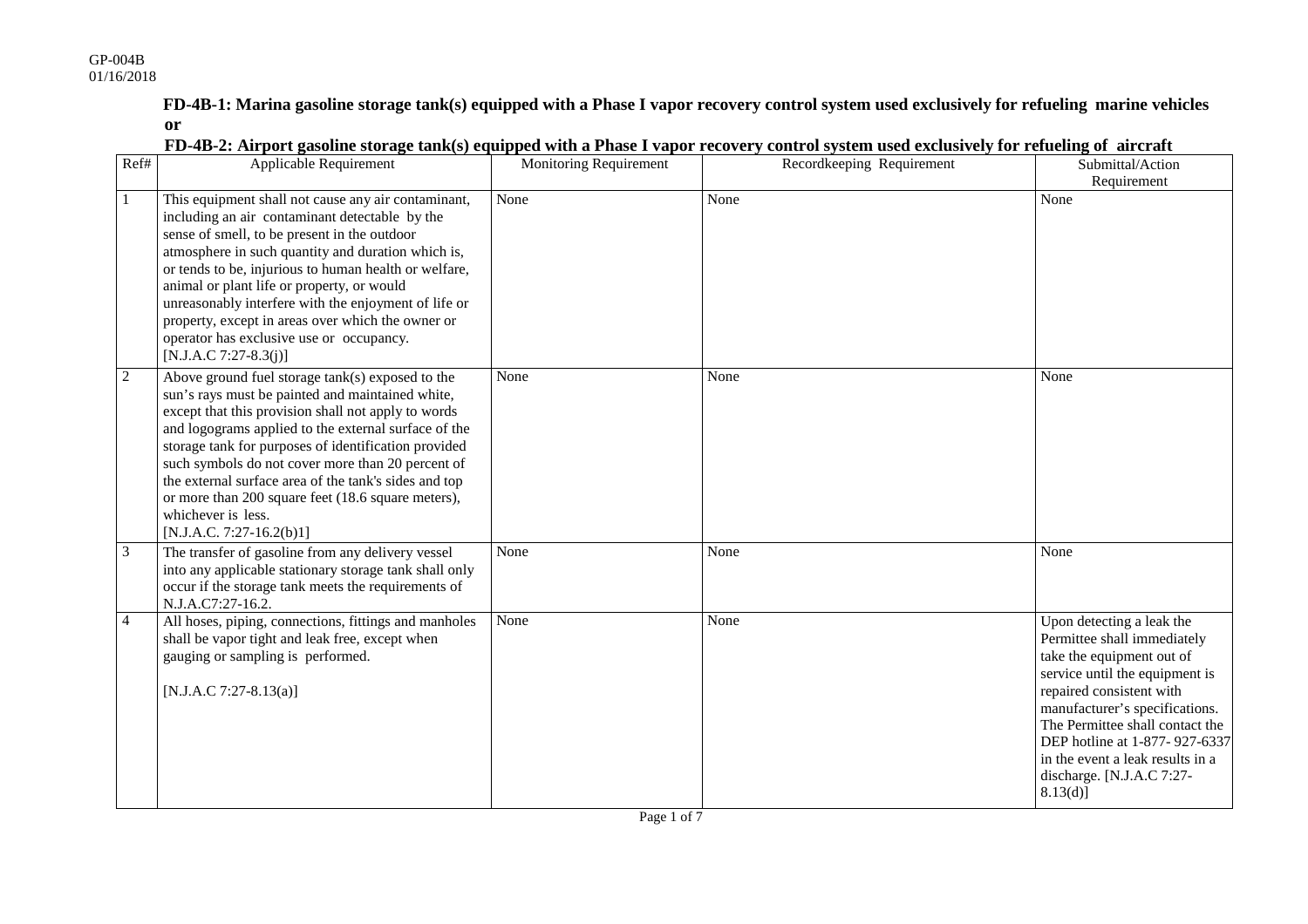| Ref# | Applicable Requirement                                                                                                                                                                                                                                                                                                                            | Monitoring Requirement                                                                                                                                                                                                                                                              | Recordkeeping Requirement                                                                                                                                                                                                                                                                                                                                                   | Submittal/Action Requirement                                                                                                                                                                                      |
|------|---------------------------------------------------------------------------------------------------------------------------------------------------------------------------------------------------------------------------------------------------------------------------------------------------------------------------------------------------|-------------------------------------------------------------------------------------------------------------------------------------------------------------------------------------------------------------------------------------------------------------------------------------|-----------------------------------------------------------------------------------------------------------------------------------------------------------------------------------------------------------------------------------------------------------------------------------------------------------------------------------------------------------------------------|-------------------------------------------------------------------------------------------------------------------------------------------------------------------------------------------------------------------|
| 5    | The dispensing devices, associated hoses, and<br>nozzles shall be maintained according to CARB and<br>Manufacturer's specifications.<br>$[N.J.A.C 7:27-8.13(a)]$                                                                                                                                                                                  | Permittee shall visually inspect<br>the dispensing devices on the<br>days of operation for leaks<br>(liquid or vapor).<br>$[N.J.A.C 7:27-8.13(d)]$                                                                                                                                  | Permittee shall record in either a logbook or in<br>readily accessible computer memories the dates and<br>results of the inspection on the days of operation<br>and any remedial action taken to repair the leaks.<br>All records must be maintained on site for a<br>minimum of 5 years and made available to the<br>Department upon request.<br>$[N.J.A.C 7:27-8.13(d)3]$ | Upon detecting a leak, the<br>Permittee shall immediately<br>take the equipment out of<br>service until the equipment is<br>repaired consistent with<br>manufactures' specifications.<br>$[N.J.A.C 7:27-8.13(d)]$ |
| 6    | The annual throughput shall not exceed the gallons of<br>gasoline per consecutive 12 month period year<br>specified by the Permittee in the online registration.<br>$[N.J.A.C.7:27-8.13(a)]$                                                                                                                                                      | Permittee shall monitor monthly<br>gasoline throughput by<br>inspecting fuel flow totalizer on<br>each pump once daily. The<br>Permittee shall sum the monthly<br>throughput and the previous<br>eleven (11) months to obtain the<br>annual throughput.<br>$[N.J.A.C 7:27-8.13(d)]$ | Permittee shall record in either a logbook or in readily<br>accessible computer memories, monthly gasoline<br>throughput rates. All records must be maintained on<br>site for a minimum of 5 years and make available to<br>the Department upon request.<br>$[N.J.A.C.7:27-16.3(t)1]$                                                                                       | None.                                                                                                                                                                                                             |
|      | The transfer of gasoline into an applicable receiving<br>vessel shall be made through a fill pipe whose point<br>of discharge into the receiving vessel is entirely<br>submerged when the liquid level is no more than six<br>inches (15.2 centimeters) above the vessel bottom.<br>[N.J.A.C. 7:27-16.3(c)1.i] and [N.J.A.C. 7:27-<br>$16.4(b)$ ] | None                                                                                                                                                                                                                                                                                | None                                                                                                                                                                                                                                                                                                                                                                        | None                                                                                                                                                                                                              |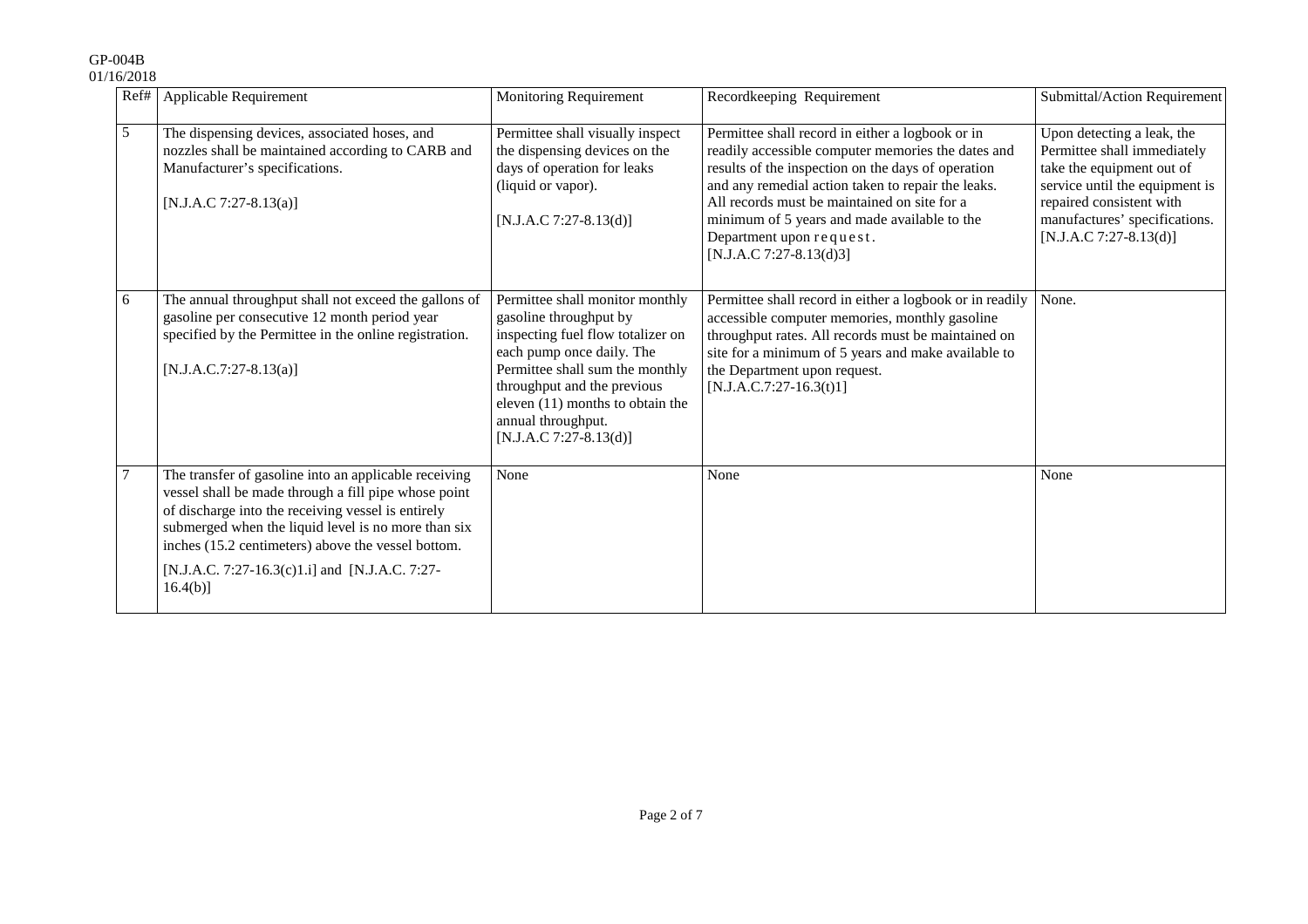#### Ref# Applicable Requirement Monitoring Requirement Recordkeeping Requirement Submittal/Action Requirement 8 The transfer of gasoline from any delivery vessel into any applicable stationary storage tank shall only occur if the storage tank either has a floating roof or is equipped and operating with all of the following Phase I vapor recovery system emission controls: 1. Α **Phase I vapor recovery system** that reduces the total applicable VOC emissions into the outdoor atmosphere by no less than 98 % of the concentration of applicable VOC by volume in the air-vapor mixture displaced during the transfer of gasoline; and 2. **A pressure/vacuum relief valve** on each atmospheric vent. [N.J.A.C 7:27-16.3 (d)1] and [N.J.A.C 7:27-16.3(d)2] None Upon request of the Department, the Permittee shall demonstrate the efficiency of the vapor recovery system in accordance with test procedures or documentation approved by the Department.  $[N.J.A.C.7:27-16.3(j)10]$ None 9 **For new facilities installed after December 23, 2017**; The transfer of gasoline from any delivery vessel into any applicable stationary storage tank shall only occur if the storage tank either has a floating roof or is equipped and operating with the following Phase I vapor recovery system emission control: **A CARB-certified Phase I EVR system pressure/vacuum relief vent valve**. **For a Phase I vapor recovery system installed before December 23, 2017** shall comply with this paragraph upon replacement of the exiting valve. [N.J.A.C 7:27-16.3(d) 3] None. None. None. None.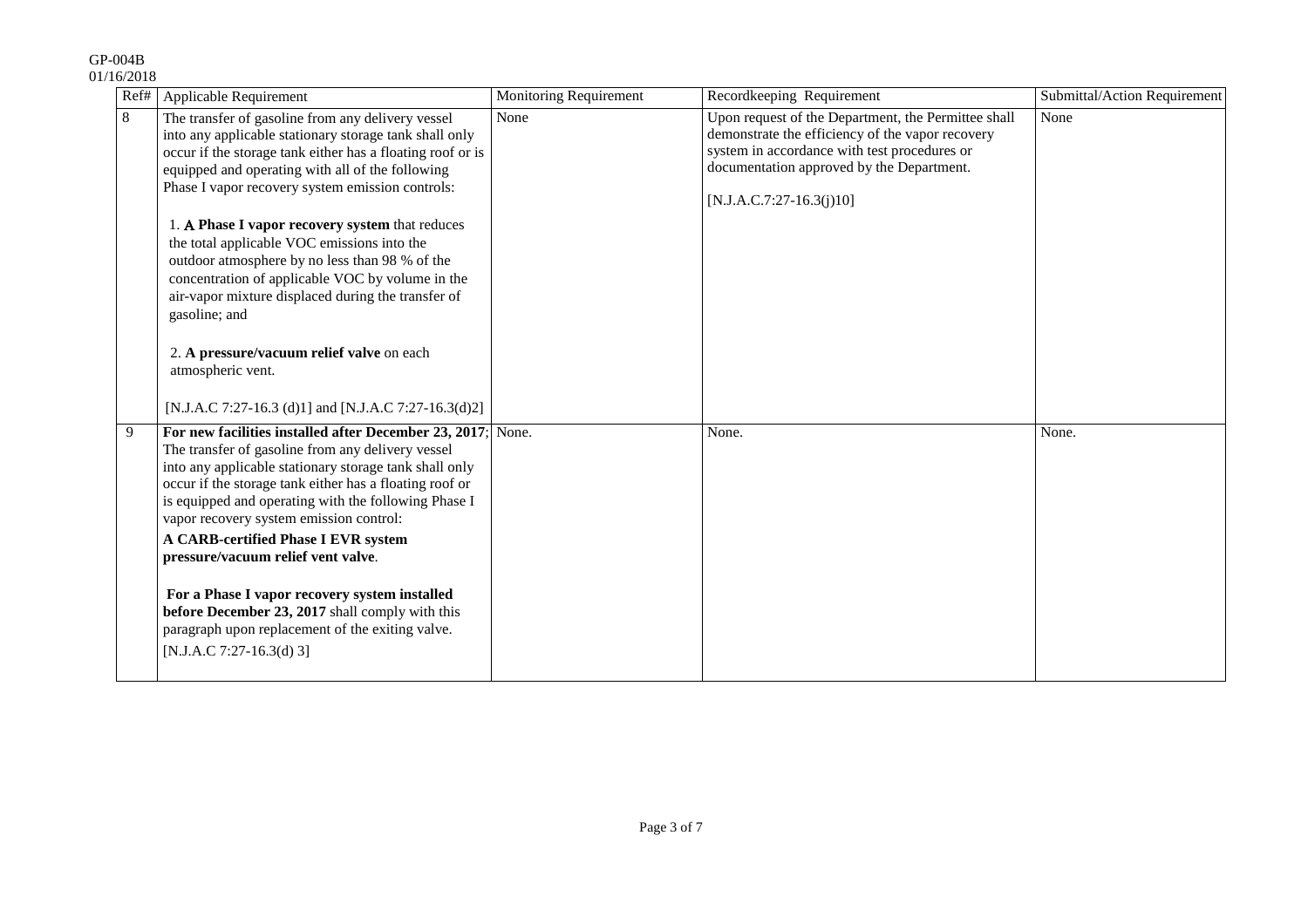#### Ref# | Applicable Requirement | Monitoring Requirement | Recordkeeping Requirement | Submittal/Action Requirement 10 **For new facilities installed after December 23, 2017**; The transfer of gasoline from any delivery vessel into any applicable stationary storage tank shall only occur if the storage tank either has a floating roof or is equipped and operating with the following Phase I vapor recovery system emission control: **A CARB-certified Phase I EVR system**, the components of which shall have been approved in one or more CARB-certified Phase I EVR System executive orders in effect at the time of installation, but the components need not all be approved in the same executive order. **A Phase I vapor recovery system installed before December 23, 2017** shall comply with this paragraph upon replacement of CARB certified Phase I EVR system components. However, a Phase I vapor recovery system that is using a single point vapor balance system (coaxial) installed before December 23, 2017, is not required to install: • a dual point vapor balance system • rotatable adapters [N.J.A.C 7:27-16.3(d) 4] None None None None None 11 The Permittee shall ensure that during the transfer of gasoline into any gasoline-laden vehicular fuel tank, any person refueling a vehicle prevents overfilling and spillage and does not allow the transfer of gasoline to continue after the nozzle automatic shutoff point. [N.J.A.C 7:27-16.3 (g)1] None None None None 12 **For new facilities installed after December 23, 2017;** The Permittee shall ensure that each dispensing device that dispenses more than one grade of gasoline utilizes a unihose system for dispensing gasoline. [N.J.A.C 7:27-16.3 (g)2] None None None None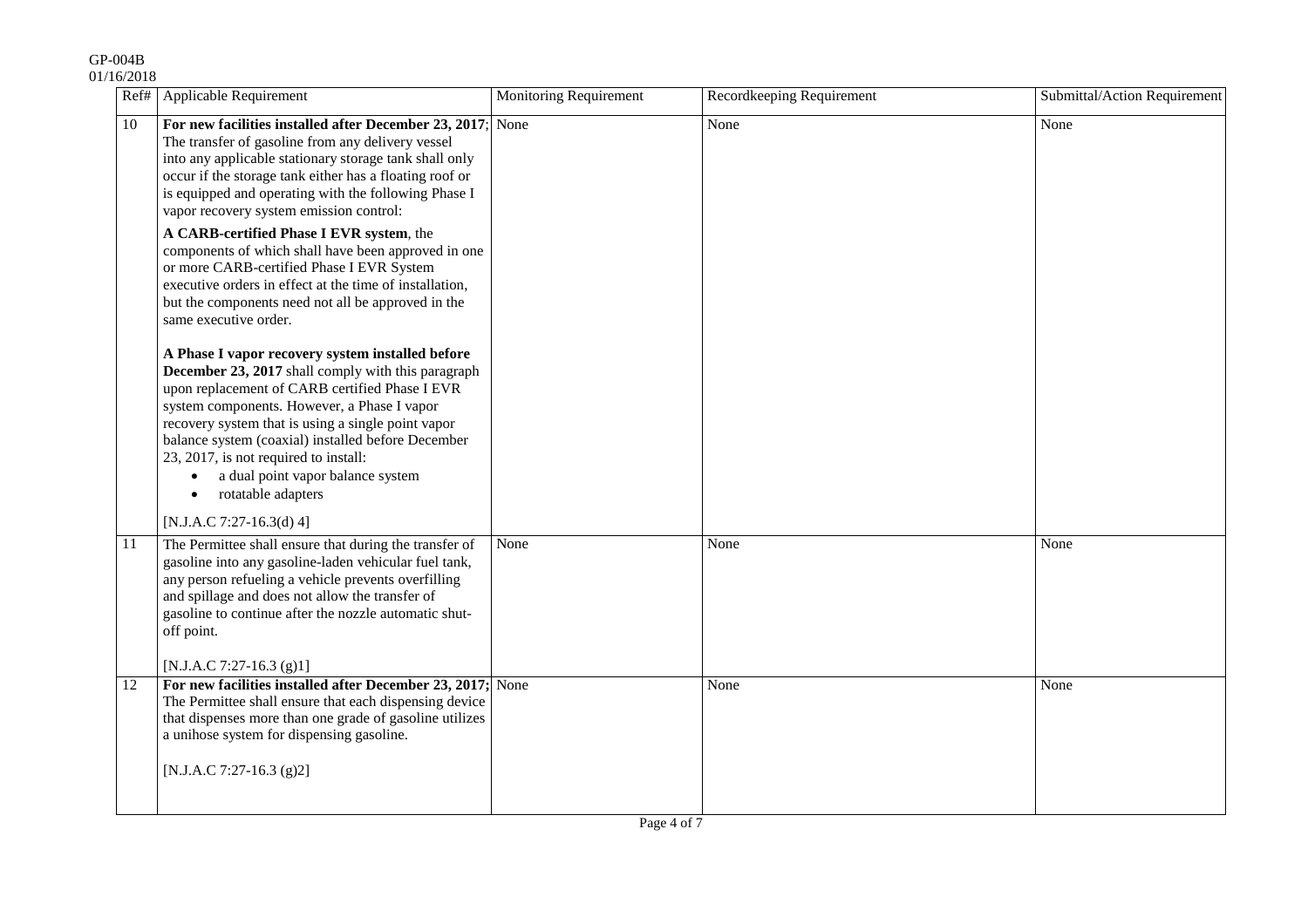|    | Ref#   Applicable Requirement                                                                                                                                                                                                                                                                                                                                                                                                                                                                                                                                                                                   | <b>Monitoring Requirement</b> | Recordkeeping Requirement | Submittal/Action Requirement |
|----|-----------------------------------------------------------------------------------------------------------------------------------------------------------------------------------------------------------------------------------------------------------------------------------------------------------------------------------------------------------------------------------------------------------------------------------------------------------------------------------------------------------------------------------------------------------------------------------------------------------------|-------------------------------|---------------------------|------------------------------|
| 13 | For new facilities installed after December $23, 2017$ ; None<br>The Permittee shall ensure that at a gasoline dispensing<br>facility, each nozzle is a CARB-certified enhanced<br>conventional (ECO) nozzles in accordance with CARB<br>certification procedure CP-207, as amended or<br>supplemented. If no nozzle is CARB-certified at the<br>time of the installation, or nozzle replacement, a<br>conventional nozzle may be installed.<br>A Phase I Vapor recovery system installed before<br>December 23, 2017, shall comply with this paragraph<br>upon nozzle replacement.<br>[N.J.A.C 7:27-16.3 (g)3] |                               | None                      | None                         |
| 14 | For new facilities installed after December 23, 2017; None<br>The Permittee shall ensure that at a gasoline dispensing<br>facility, each dispenser hose is a CARB-certified low<br>permeation hose in accordance with CARB<br>certification procedures CP-201, and CP-207 as<br>amended or supplemented.<br>A Phase I Vapor recovery system installed before<br>December 23, 2017, shall comply with this paragraph<br>upon hose replacement<br>[N.J.A.C 7:27-16.3 (g)4]                                                                                                                                        |                               | None                      | None                         |
| 15 | The Permittee of the gasoline dispensing facility<br>shall notify the Department within 14 business days<br>prior to performing any test via email at<br>14dayUSTnotice@dep.nj.gov and include the name<br>address, and registration number of the facility,<br>name and contact information for the owner and<br>operator, the name and contact information of the<br>business conducting the testing and the date on<br>which the testing is scheduled to begin.<br>$[N.J.A.C.7:27-16.3(j)3]$                                                                                                                 | None                          | None                      | None                         |
| 16 | Upon request of the Department, the Permittee shall<br>demonstrate the efficiency of the facility's vapor<br>recovery system in reducing the total applicable<br>VOC emissions released from the facility into the<br>outdoor atmosphere, as required in N.J.A.C.7:27-<br>$16.3(d)1$ , in accordance with test procedures or<br>documentation approved by the Department.<br>$[N.J.A.C.7:27-16.3(j)10]$                                                                                                                                                                                                         | None                          | None                      | None                         |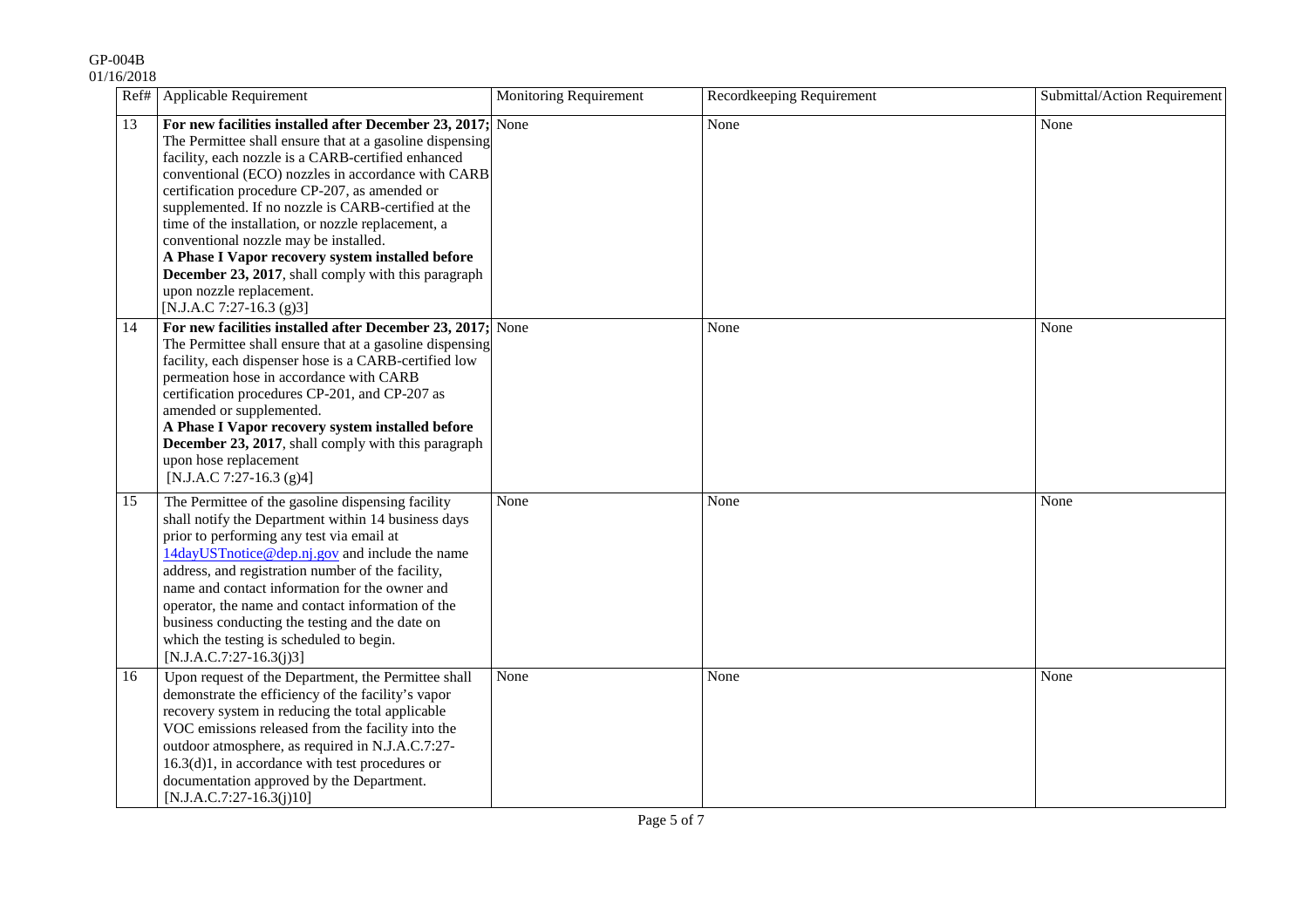|    | Ref#   Applicable Requirement                                                                                                                                                                                                                                                                                                                                                                                                                                                                                                                                                                                                                                                                                                                                                                                | <b>Monitoring Requirement</b> | Recordkeeping Requirement                                                                                                                                                                                                                                                                                                                                                                                                                                                                                                                                                                                                                                                                                                                                                     | Submittal/Action Requirement                                                                                                                                                                                                                                                                                                                                                                                                                                                                                                                                                                                                                                                                                                                                                                                                                                                                                                                                                                                                                                                                                                                                                     |
|----|--------------------------------------------------------------------------------------------------------------------------------------------------------------------------------------------------------------------------------------------------------------------------------------------------------------------------------------------------------------------------------------------------------------------------------------------------------------------------------------------------------------------------------------------------------------------------------------------------------------------------------------------------------------------------------------------------------------------------------------------------------------------------------------------------------------|-------------------------------|-------------------------------------------------------------------------------------------------------------------------------------------------------------------------------------------------------------------------------------------------------------------------------------------------------------------------------------------------------------------------------------------------------------------------------------------------------------------------------------------------------------------------------------------------------------------------------------------------------------------------------------------------------------------------------------------------------------------------------------------------------------------------------|----------------------------------------------------------------------------------------------------------------------------------------------------------------------------------------------------------------------------------------------------------------------------------------------------------------------------------------------------------------------------------------------------------------------------------------------------------------------------------------------------------------------------------------------------------------------------------------------------------------------------------------------------------------------------------------------------------------------------------------------------------------------------------------------------------------------------------------------------------------------------------------------------------------------------------------------------------------------------------------------------------------------------------------------------------------------------------------------------------------------------------------------------------------------------------|
| 17 | Testing Requirements for GDF required to have a<br>vapor recovery system under 16.3(d):<br>Permittee shall conduct and pass a Static Pressure<br>Performance Test pursuant to California Air<br>Resource Board (CARB)<br>TP-201.3 for underground storage tanks or CARB<br>TP-206.3B for aboveground storage tanks, as<br>applicable.<br>(https://www.arb.ca.gov/testmeth/vol2/currentproce<br>$\frac{dures.htm}{du}$ within 90 days of permit approval and<br>within 90 days of the following changes and at least<br>once in every 12 month period thereafter:<br>• replacement of any existing gasoline tank(s),<br>$\bullet$ addition of any new gasoline tank(s),<br>• replacement of any underground vapor return<br>lines, or<br>• change of material stored to gasoline.<br>$[N.J.A.C 7:27-16.3(j)]$ | None                          | The Permittee shall maintain the following records at Upon failure of the test the<br>the facility and have it accessible to the Department<br>upon request:<br>i.<br>Documentation of the performance of<br>each test required which must include<br>date of the test, the time the test was<br>conducted, the name of the testing<br>company, the test method; and<br>ii.<br>Record of each test results of each test<br>performed.<br>On the day of the test, any vapor recovery system<br>corrective action, repairs or equipment replacement<br>shall be recorded with the test results.<br>All records, including test results, must be<br>maintained on site for at least three years and made<br>available to the Department upon request.<br>[N.J.A.C 7:27-16.3(t)2] | Permittee shall:<br>i. Notify the Department in<br>writing within 72 hours of the<br>failure. Such notification shall<br>be submitted to the Department<br>by email at<br>14dayUSTnotice@dep.nj.gov<br>and include in the email, the<br>name, address, and registration<br>number of the facility, name<br>and contact information for the<br>owner and operator, the name<br>and contact information for the<br>owner and operator, the name<br>and contact information of the<br>business conducting the testing,<br>the date the testing was<br>conducted, and the results of the<br>testing using the forms in the<br>applicable CARB method.<br>ii Have the system repaired and<br>retested within 14 days of<br>failure of the test.<br>Upon failure of the retest the<br>Permittee shall notify the<br>Department in writing within 72<br>hours of the failure. Such<br>notification shall be submitted<br>by email at<br>14dayUSTnotice@dep.nj.gov<br>including in the email the same<br>information requested above.<br>The system shall be repaired<br>and retested in accordance<br>with a compliance plan<br>approved by the Department.<br>$[N.J.A.C 7:27-16.3(j)]$ |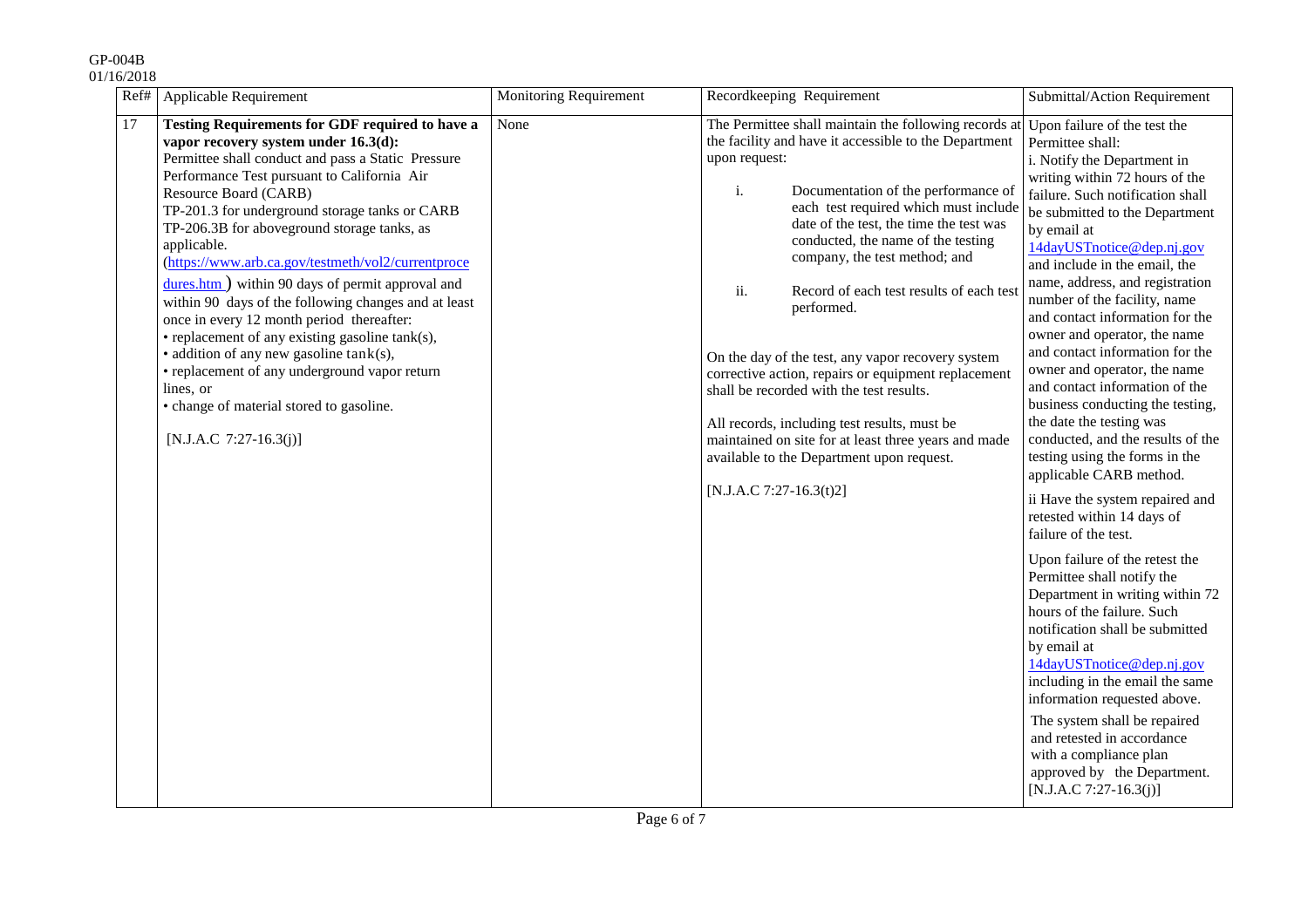| 01/16/2018 |  |
|------------|--|
|            |  |

| Ref# | Applicable Requirement                                                                                                                                                                                                                                                                                                                                                                                                                                                                                                                                                                                                                                                                                                               | Monitoring Requirement | Recordkeeping Requirement                                                                                                                                                                                                                                                                                                                                                                                                                                                                                                                                                                                                                                                                                                                         | Submittal/Action Requirement                                                                                                                                                                                                                                                                                                                                                                                                                                                                                                                                                                                                                                                                                                                                                                                                                                                                                                                                                                                                                                                                                                                                                                                     |
|------|--------------------------------------------------------------------------------------------------------------------------------------------------------------------------------------------------------------------------------------------------------------------------------------------------------------------------------------------------------------------------------------------------------------------------------------------------------------------------------------------------------------------------------------------------------------------------------------------------------------------------------------------------------------------------------------------------------------------------------------|------------------------|---------------------------------------------------------------------------------------------------------------------------------------------------------------------------------------------------------------------------------------------------------------------------------------------------------------------------------------------------------------------------------------------------------------------------------------------------------------------------------------------------------------------------------------------------------------------------------------------------------------------------------------------------------------------------------------------------------------------------------------------------|------------------------------------------------------------------------------------------------------------------------------------------------------------------------------------------------------------------------------------------------------------------------------------------------------------------------------------------------------------------------------------------------------------------------------------------------------------------------------------------------------------------------------------------------------------------------------------------------------------------------------------------------------------------------------------------------------------------------------------------------------------------------------------------------------------------------------------------------------------------------------------------------------------------------------------------------------------------------------------------------------------------------------------------------------------------------------------------------------------------------------------------------------------------------------------------------------------------|
| 18   | Testing Requirements for GDF required to have a<br>vapor recovery system under 16.3(d):<br>Permittee shall conduct and pass a Pressure Vacuum<br>Valve Test pursuant to California Air Resource<br>Board (CARB) TP-201.1E<br>(https://www.arb.ca.gov/testmeth/vol2/currentproced<br>$ures.htm$ ) within 90 days of permit approval and at<br>least once every 12 months period thereafter and<br>within 90 days of the following changes and at least<br>once in every 12 month period thereafter:<br>• replacement of any existing gasoline tank(s),<br>• addition of any new gasoline tank(s),<br>• replacement of any underground vapor return<br>lines, or<br>• change of material stored to gasoline.<br>[N.J.A.C 7:27-16.3(j)] | None                   | The Permittee shall maintain the following records<br>at the facility and have it accessible to the<br>Department upon request:<br>i.<br>Documentation of the performance o<br>each test required which must<br>include date of the test, the time the<br>test was conducted, the name of the<br>testing company, the test method;<br>and<br>ii.<br>Record of each test results of each<br>test performed.<br>On the day of the test, any vapor recovery system<br>corrective action, repairs or equipment replacemen<br>shall be recorded with the test results.<br>All records, including test results, must be<br>maintained on site for at least three years and made<br>available to the Department upon request.<br>[N.J.A.C 7:27-16.3(t)2] | Upon failure of the test the<br>Permittee shall:<br>i. Notify the Department in<br>writing within 72 hours of the<br>failure. Such notification shall<br>be submitted to the Department<br>by email at<br>14dayUSTnotice@dep.nj.gov<br>and include in the email, the<br>name, address, and registration<br>number of the facility, name<br>and contact information for the<br>owner and operator, the name<br>and contact information for the<br>owner and operator, the name<br>and contact information of the<br>business conducting the testing,<br>the date the testing was<br>conducted, and the results of the<br>testing using the forms in the<br>applicable CARB method.<br>ii Have the system repaired and<br>retested within 14 days of<br>failure of the test.<br>Upon failure of the retest the<br>Permittee shall notify the<br>Department in writing within 72<br>hours of the failure. Such<br>notification shall be submitted<br>by email at<br>14dayUSTnotice@dep.nj.gov<br>including in the email the same<br>information requested above.<br>The system shall be repaired<br>and retested in accordance<br>with a compliance plan<br>approved by the Department.<br>$[N.J.A.C 7:27-16.3(i)]$ |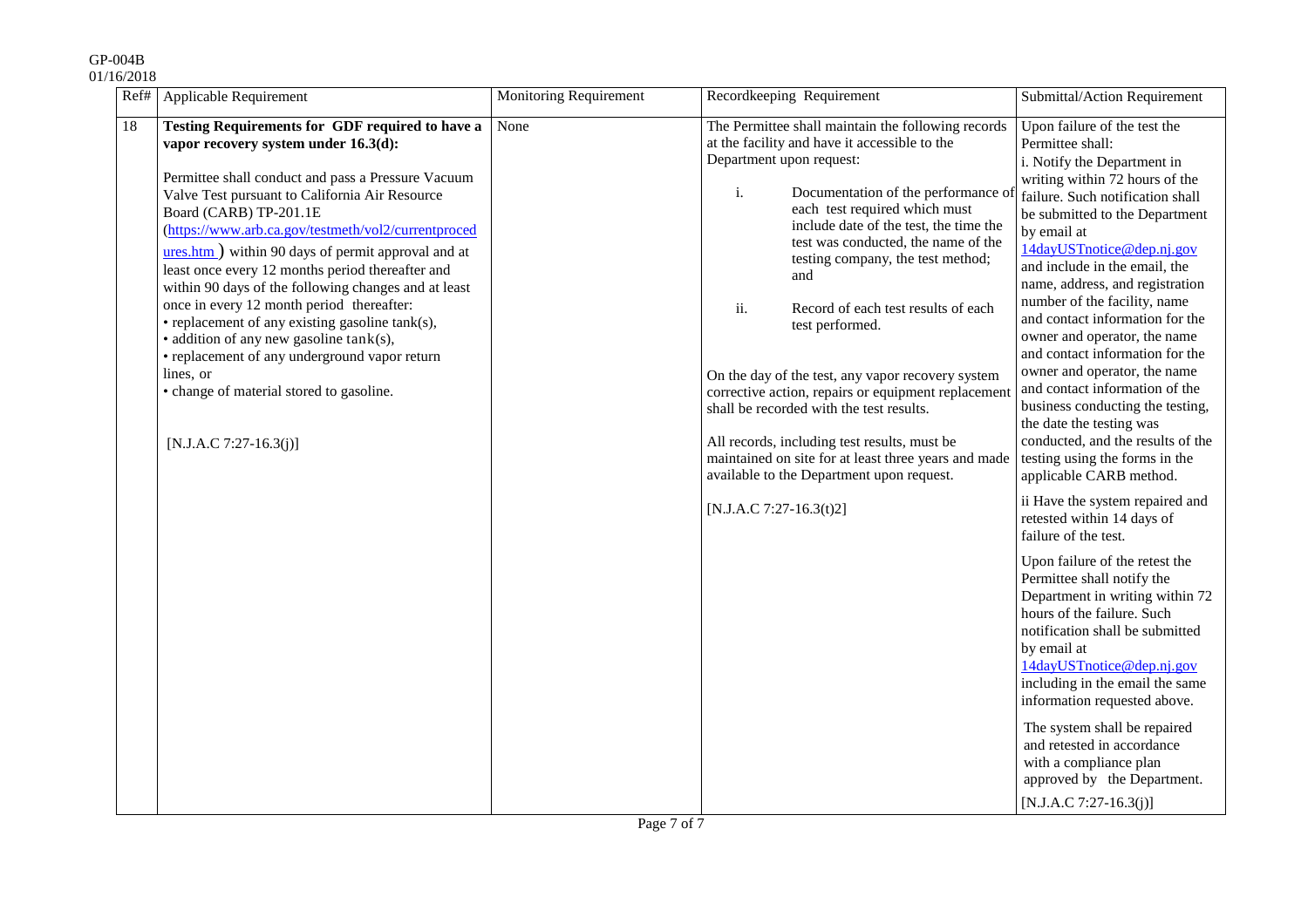#### **FD-4B-3: Fuel service station gasoline storage tank(s) equipped with a Phase I vapor recovery control system having an annual facility throughput less than or equal to 20,000,000 gallons**

| Ref#           | <b>Applicable Requirement</b>                                                                                                                                                                                                                                                                                                                                                                                                                                                                        | <b>Monitoring Requirement</b> | Recordkeeping Requirement | Submittal/Action<br>Requirement                                                                                                                                                                                                                                                                                                           |
|----------------|------------------------------------------------------------------------------------------------------------------------------------------------------------------------------------------------------------------------------------------------------------------------------------------------------------------------------------------------------------------------------------------------------------------------------------------------------------------------------------------------------|-------------------------------|---------------------------|-------------------------------------------------------------------------------------------------------------------------------------------------------------------------------------------------------------------------------------------------------------------------------------------------------------------------------------------|
| 1              | This equipment shall not cause any air contaminant,<br>including an air contaminant detectable by the<br>sense of smell, to be present in the outdoor<br>atmosphere in such quantity and duration which is,<br>or tends to be, injurious to human health or welfare,<br>animal or plant life or property, or would<br>unreasonably interfere with the enjoyment of life or<br>property, except in areas over which the owner or<br>operator has exclusive use or occupancy.<br>[N.J.A.C 7:27-8.3(j)] | None                          | None                      | None                                                                                                                                                                                                                                                                                                                                      |
| $\overline{2}$ | Above ground fuel storage tank(s) exposed to the<br>sun's rays must be painted and maintained white,<br>except that this provision shall not apply to words<br>and logograms applied to the external surface of the<br>storage tank for purposes of identification provided<br>such symbols do not cover more than 20 percent of<br>the external surface area of the tank's sides and top<br>or more than 200 square feet (18.6 square meters),<br>whichever is less.<br>$[N.J.A.C. 7:27-16.2(b)1]$  | None                          | None                      | None                                                                                                                                                                                                                                                                                                                                      |
| $\overline{3}$ | The transfer of gasoline from any delivery vessel<br>into any applicable stationary storage tank shall only<br>occur if the storage tank meets the requirements of<br>N.J.A.C.7:27-16.2.<br>$[N.J.A.C. 7:27-16.3(d)]$                                                                                                                                                                                                                                                                                | None                          | None                      | None                                                                                                                                                                                                                                                                                                                                      |
| $\overline{4}$ | All hoses, piping, connections, fittings and manholes<br>shall be vapor tight and leak free, except when<br>gauging or sampling is performed.<br>[N.J.A.C 7:27-8.13(a)]                                                                                                                                                                                                                                                                                                                              | None                          | None                      | Upon detecting a leak the<br>Permittee shall immediately<br>take the equipment out of<br>service until the equipment is<br>repaired consistent with<br>manufacturer's<br>specifications.<br>The Permittee shall contact<br>the DEP hotline at 1-877-<br>927-6337 in the event a leak<br>results in a discharge.<br>[N.J.A.C 7:27-8.13(d)] |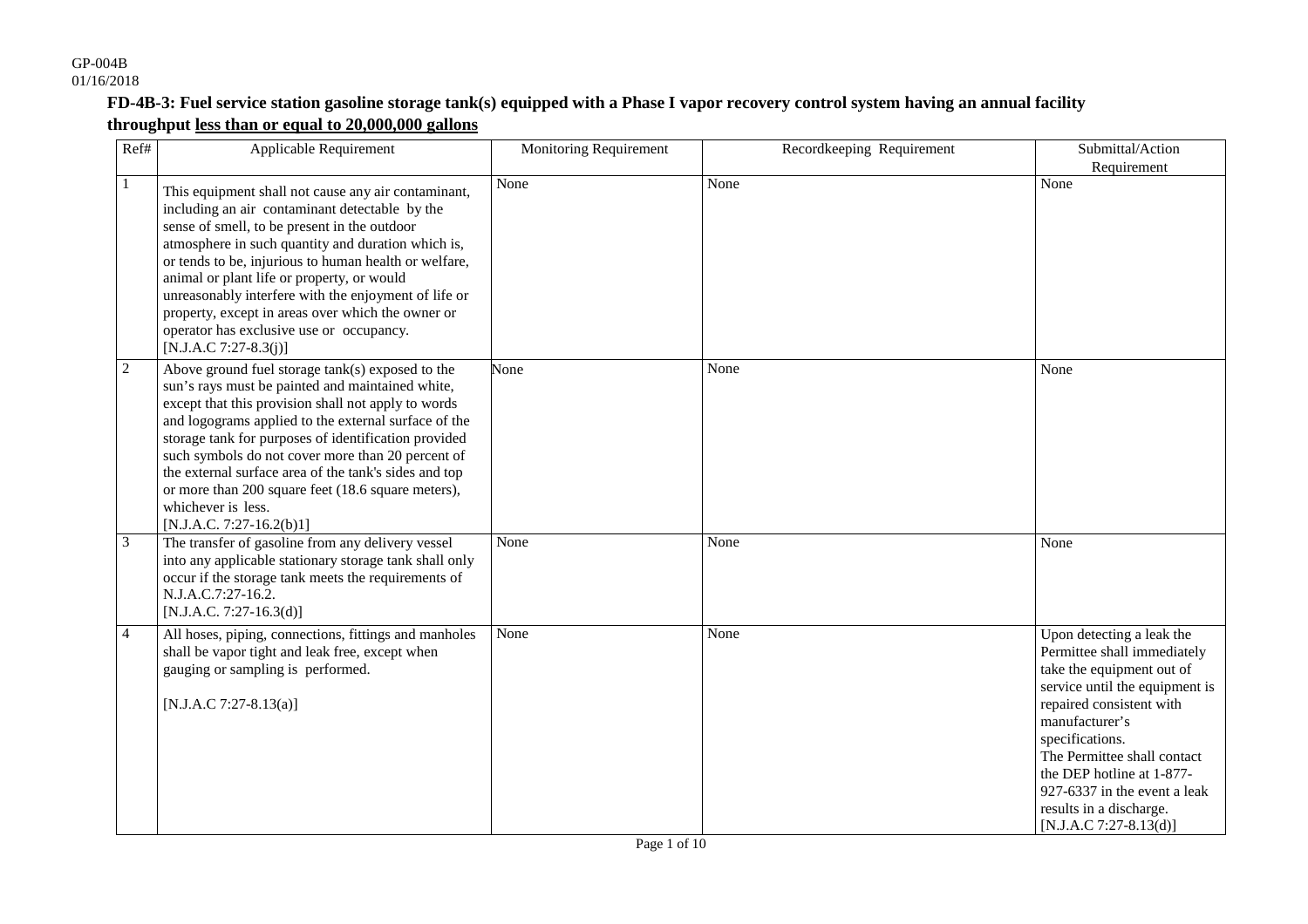| U/ZU10 |                                                                                                                                                                                                                                                                                                                                                   |                                                                                                                                                    |                                                                                                                                                                                                                                                                                                                                                                        |                                                                                                                                                                                                                |
|--------|---------------------------------------------------------------------------------------------------------------------------------------------------------------------------------------------------------------------------------------------------------------------------------------------------------------------------------------------------|----------------------------------------------------------------------------------------------------------------------------------------------------|------------------------------------------------------------------------------------------------------------------------------------------------------------------------------------------------------------------------------------------------------------------------------------------------------------------------------------------------------------------------|----------------------------------------------------------------------------------------------------------------------------------------------------------------------------------------------------------------|
| Ref#   | Applicable Requirement                                                                                                                                                                                                                                                                                                                            | <b>Monitoring Requirement</b>                                                                                                                      | Recordkeeping Requirement                                                                                                                                                                                                                                                                                                                                              | Submittal/<br><b>Action Requirement</b>                                                                                                                                                                        |
| 5      | The dispensing devices, associated hoses, and<br>nozzles shall be maintained according to CARB and<br>manufacturer's specifications.<br>[N.J.A.C 7:27-8.13(a)]                                                                                                                                                                                    | Permittee shall visually inspect<br>the dispensing devices on the<br>days of operation for leaks<br>(liquid or vapor).<br>$[N.J.A.C.7:27-8.13(d)]$ | Permittee shall record in either a logbook or in readily<br>accessible computer memories the dates and results of<br>the inspection on the days of operation and any<br>remedial action taken to repair the leaks. All records<br>must be maintained on site for a minimum of 5 years<br>and made available to the Department upon request.<br>[N.J.A.C 7:27-8.13(d)3] | Upon detecting a leak the<br>Permittee shall immediately<br>take the equipment out of<br>service until the equipment is<br>repaired consistent with<br>manufactures' specifications.<br>[N.J.A.C 7:27-8.13(d)] |
| 6      | The transfer of gasoline into an applicable receiving<br>vessel shall be made through a fill pipe whose point<br>of discharge into the receiving vessel is entirely<br>submerged when the liquid level is no more than six<br>inches (15.2 centimeters) above the vessel bottom.<br>[N.J.A.C. 7:27-16.3(c)1.i] and [N.J.A.C. 7:27-<br>$16.4(b)$ ] | None                                                                                                                                               | None                                                                                                                                                                                                                                                                                                                                                                   | None                                                                                                                                                                                                           |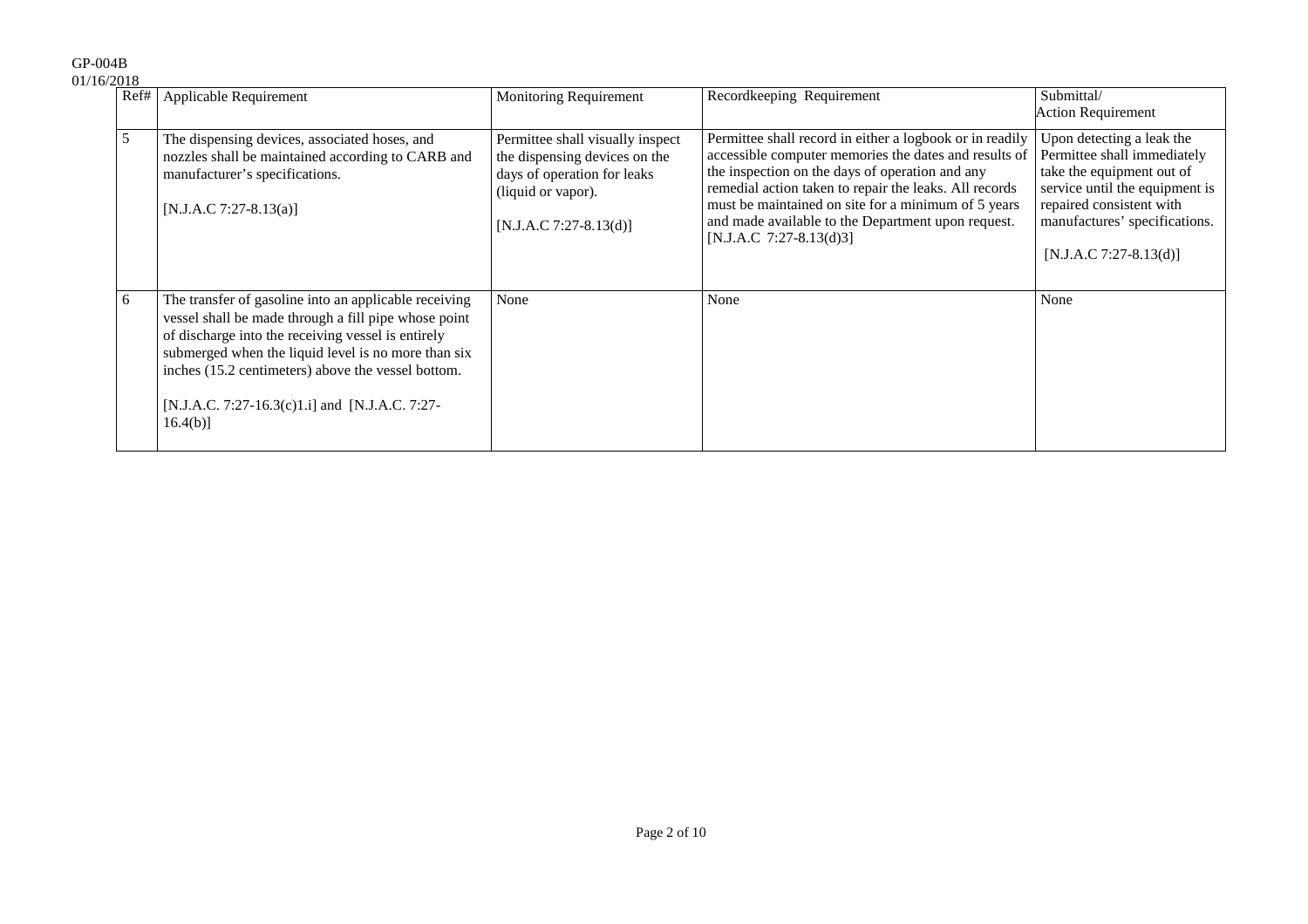| 01/16/2018 |                                                                                                                                                                                                                                                                                                                                                                                                                                                                                                                                                                                                                                                                                                                                 |                        |                                                                                                                                                                                                                                    |                                         |
|------------|---------------------------------------------------------------------------------------------------------------------------------------------------------------------------------------------------------------------------------------------------------------------------------------------------------------------------------------------------------------------------------------------------------------------------------------------------------------------------------------------------------------------------------------------------------------------------------------------------------------------------------------------------------------------------------------------------------------------------------|------------------------|------------------------------------------------------------------------------------------------------------------------------------------------------------------------------------------------------------------------------------|-----------------------------------------|
|            | Ref#   Applicable Requirement                                                                                                                                                                                                                                                                                                                                                                                                                                                                                                                                                                                                                                                                                                   | Monitoring Requirement | Recordkeeping Requirement                                                                                                                                                                                                          | Submittal/<br><b>Action Requirement</b> |
| $\tau$     | The transfer of gasoline from any delivery vessel<br>into any applicable stationary storage tank shall only<br>occur if the storage tank either has a floating roof or is<br>equipped and operating with all of the following<br>Phase I vapor recovery system emission controls:<br>1. A Phase I vapor recovery system that reduces<br>the total applicable VOC emissions into the<br>outdoor atmosphere by no less than 98 % of the<br>concentration of applicable VOC by volume in the<br>air-vapor mixture displaced during the transfer of<br>gasoline;                                                                                                                                                                    | None                   | Upon request of the Department, the Permittee shall<br>demonstrate the efficiency of the vapor recovery<br>system in accordance with test procedures or<br>documentation approved by the Department.<br>$[N.J.A.C.7:27-16.3(j)10]$ | None                                    |
|            | 2. A pressure/vacuum relief valve on each<br>atmospheric vent.                                                                                                                                                                                                                                                                                                                                                                                                                                                                                                                                                                                                                                                                  |                        |                                                                                                                                                                                                                                    |                                         |
|            | 3. A Carb-certified Phase I EVR system<br>pressure/vacuum relief vent valve. A Phase I<br>vapor recovery system installed before December<br>23, 2017 shall comply with this paragraph on or<br>before December 23, 2018; and                                                                                                                                                                                                                                                                                                                                                                                                                                                                                                   |                        |                                                                                                                                                                                                                                    |                                         |
|            | 4. A Carb-certified Phase I EVR system, including<br>a dual point vapor balance system, the components of<br>which shall have been approved in one or more<br>CARB-certified Phase I EVR System executive<br>orders in effect at the time of installation, but the<br>components need not all be approved in the same<br>executive order. A Phase I vapor recovery system<br>installed before December 23, 2017 shall comply with<br>this paragraph on or before December 23, 2024.<br>However, a Phase I vapor recovery system that is<br>using a single point vapor balance system (coaxial)<br>installed before December 23, 2017, is not required to<br>install:<br>a dual point vapor balance system<br>rotatable adapters |                        |                                                                                                                                                                                                                                    |                                         |
|            | [N.J.A.C 7:27-16.3(d)]                                                                                                                                                                                                                                                                                                                                                                                                                                                                                                                                                                                                                                                                                                          |                        |                                                                                                                                                                                                                                    |                                         |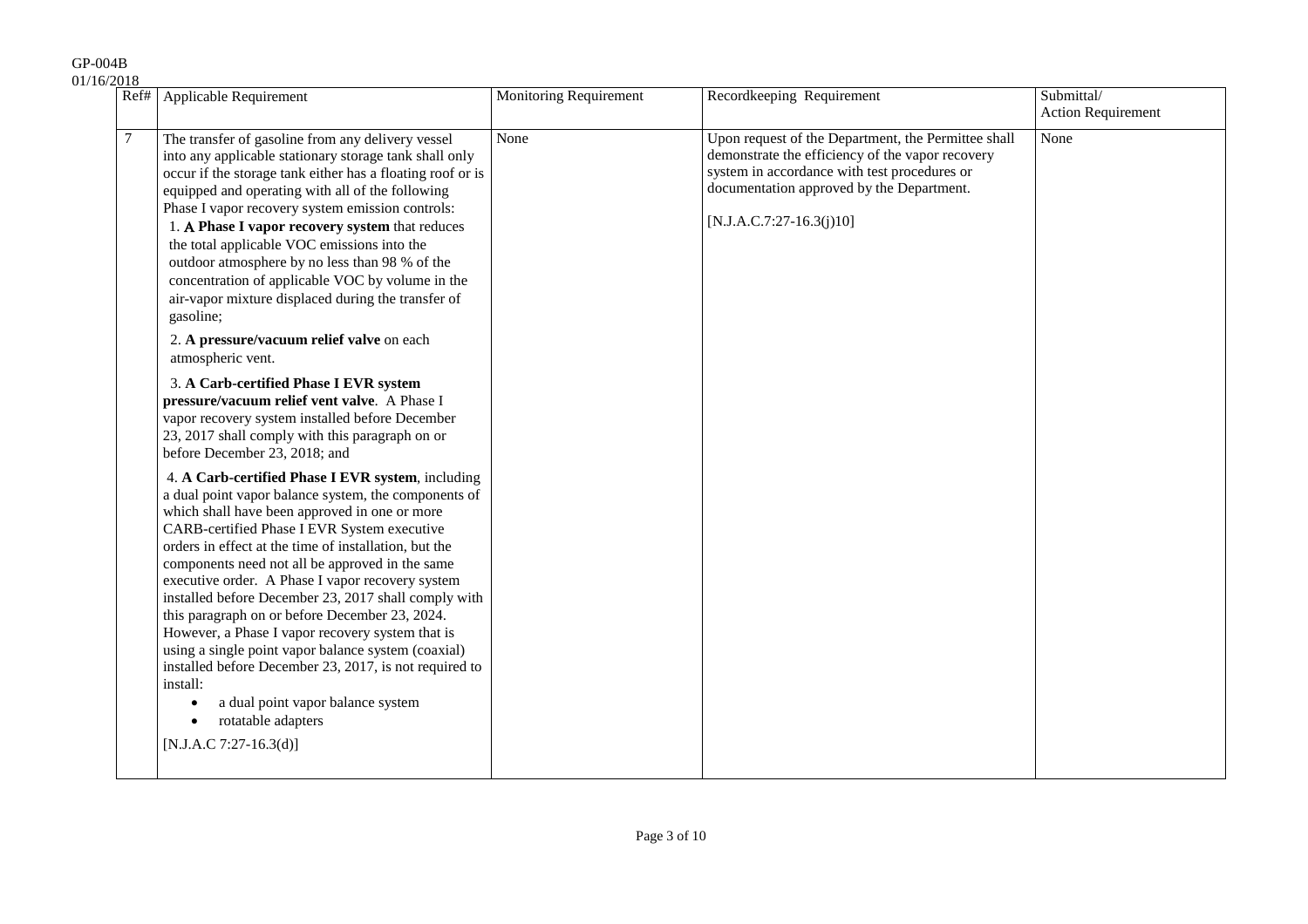| Ref# | Applicable Requirement                                                                                                                                                                                                                                                                                                                                                  | <b>Monitoring Requirement</b>                                                                                                                                                                                                                                                       | Recordkeeping Requirement                                                                                                                                                                                                                                                             | Submittal/<br><b>Action Requirement</b> |
|------|-------------------------------------------------------------------------------------------------------------------------------------------------------------------------------------------------------------------------------------------------------------------------------------------------------------------------------------------------------------------------|-------------------------------------------------------------------------------------------------------------------------------------------------------------------------------------------------------------------------------------------------------------------------------------|---------------------------------------------------------------------------------------------------------------------------------------------------------------------------------------------------------------------------------------------------------------------------------------|-----------------------------------------|
| 8    | A Facility built on or after December 23, 2017, must<br>be equipped with a dual point (no coaxial) vapor<br>recovery control system.<br>[N.J.A.C 7:27-16.3(d)]                                                                                                                                                                                                          | None.                                                                                                                                                                                                                                                                               | None.                                                                                                                                                                                                                                                                                 | None.                                   |
| 9    | Each dispenser shall be equipped with breakaways.<br>[N.J.A.C.7:27-8.13(a) and [N.J.A.C.7:27-16.3(f)]                                                                                                                                                                                                                                                                   | None.                                                                                                                                                                                                                                                                               | None.                                                                                                                                                                                                                                                                                 | None.                                   |
| 10   | The annual throughput shall not exceed the gallons<br>of gasoline per consecutive 12 month period year<br>specified by the Permittee in the online registration.<br>$[N.J.A.C.7:27-8.13(a)]$                                                                                                                                                                            | Permittee shall monitor monthly<br>gasoline throughput by<br>inspecting fuel flow totalizer on<br>each pump once daily. The<br>Permittee shall sum the monthly<br>throughput and the previous<br>eleven (11) months to obtain the<br>annual throughput.<br>$[N.J.A.C 7:27-8.13(d)]$ | Permittee shall record in either a logbook or in readily<br>accessible computer memories, monthly gasoline<br>throughput rates. All records must be maintained on<br>site for a minimum of 5 years and make available to the<br>Department upon request.<br>$[N.J.A.C.7:27-16.3(t)1]$ |                                         |
| 11   | If the annual throughput of the gasoline dispensing<br>facility is equal to 15 MM Gallons per year or greater<br>as specified by the Permittee in the online registration<br>the stack height above ground shall be 12 ft. or<br>greater.<br>$[N.J.A.C.7:27-8.13(a)]$                                                                                                   | None.                                                                                                                                                                                                                                                                               | None.                                                                                                                                                                                                                                                                                 | None.                                   |
| 12   | The Permittee shall ensure that during the transfer of<br>gasoline into any gasoline-laden vehicular fuel tank,<br>any person refueling a vehicle prevents overfilling<br>and spillage and does not allow the transfer of<br>gasoline to continue after the nozzle automatic shut-<br>off point.<br>[N.J.A.C 7:27-16.3 $(g)1$ ]                                         | None.                                                                                                                                                                                                                                                                               | None.                                                                                                                                                                                                                                                                                 | None.                                   |
| 13   | The Permittee shall ensure that at a gasoline<br>dispensing facility that was constructed on or after<br>June 29, 2003, and for which the Department issued<br>a construction permit after June 29, 2003,<br>each dispensing device that dispenses more than<br>one grade of gasoline utilizes a unihose system<br>for dispensing gasoline.<br>[N.J.A.C 7:27-16.3 (g)2] | None.                                                                                                                                                                                                                                                                               | None.                                                                                                                                                                                                                                                                                 | None.                                   |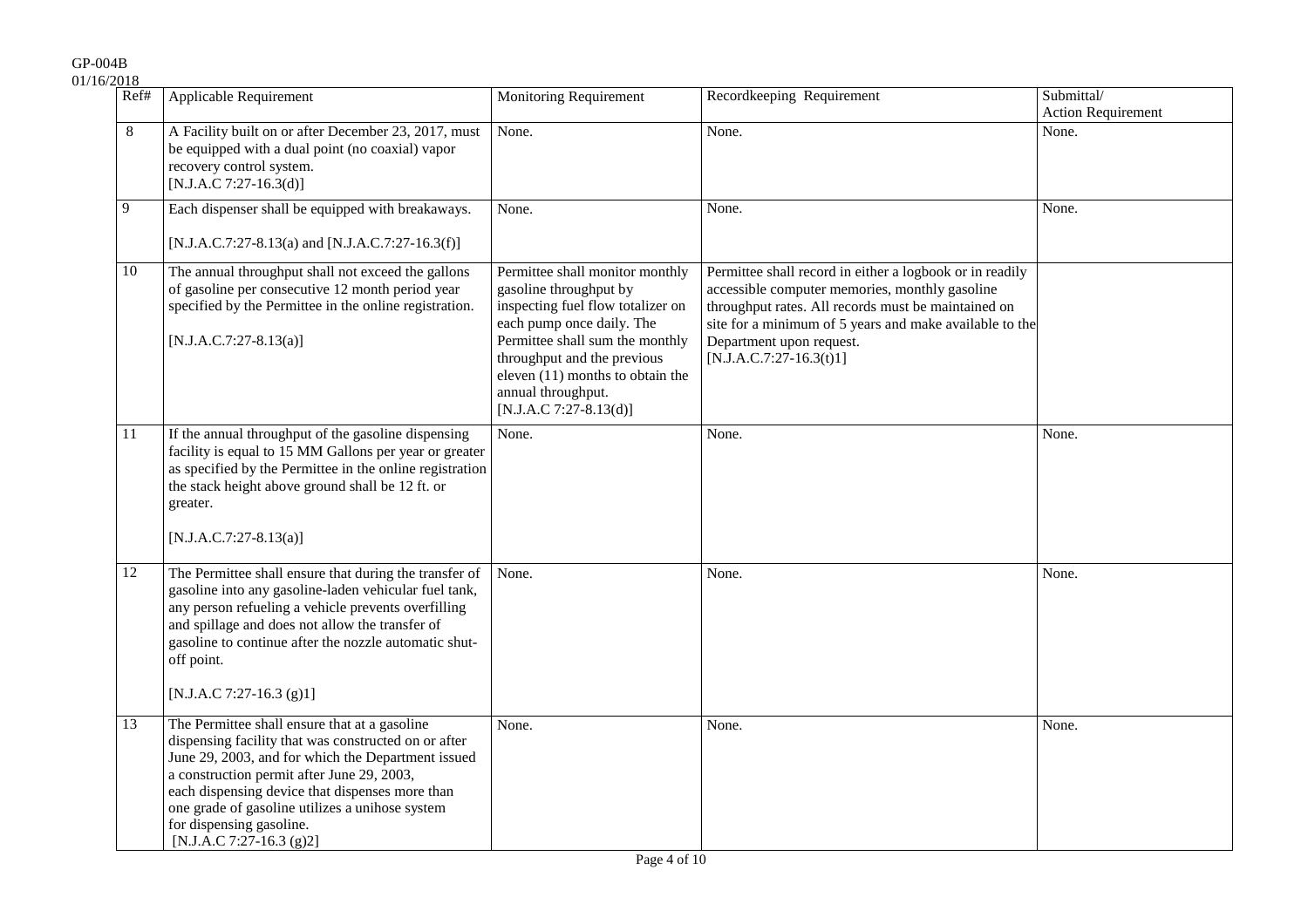| Ref# | Applicable Requirement                                                                                                                                                                                                                                                                                                                                                                                                                                                                          | Monitoring Requirement | Recordkeeping Requirement | Submittal/<br><b>Action Requirement</b> |
|------|-------------------------------------------------------------------------------------------------------------------------------------------------------------------------------------------------------------------------------------------------------------------------------------------------------------------------------------------------------------------------------------------------------------------------------------------------------------------------------------------------|------------------------|---------------------------|-----------------------------------------|
| 14   | The Permittee shall ensure that at a gasoline<br>dispensing facility, each nozzle is a<br>CARB-certified enhanced conventional (ECO)<br>nozzles in accordance with CARB<br>certification procedure CP-207, as supplemented<br>or amended. If no nozzle is CARB-certified at the<br>time of the installation, or nozzle replacement,<br>a conventional nozzle may be installed.<br>[N.J.A.C 7:27-16.3 (g)3]                                                                                      | None.                  | None.                     | None.                                   |
| 15   | The Permittee shall ensure that at a gasoline<br>dispensing facility, each dispenser hose is a CARB-<br>certified low permeation hose in accordance with<br>CARB certification procedures CP-201, and CP-207<br>as amended or supplemented.<br>[N.J.A.C 7:27-16.3 (g)4]                                                                                                                                                                                                                         | None.                  | None.                     | None.                                   |
| 16   | The Permittee of the gasoline dispensing facility<br>shall notify the Department within 14 business days<br>prior to performing any test via email at<br>14dayUSTnotice@dep.nj.gov and include the name<br>address, and registration number of the facility,<br>name and contact information for the owner and<br>operator, the name and contact information of the<br>business conducting the testing and the date on<br>which the testing is scheduled to begin.<br>$[N.J.A.C.7:27-16.3(j)3]$ | None                   | None                      | None                                    |
| 17   | Upon request of the Department, the Permittee shall<br>demonstrate the efficiency of the facility's vapor<br>recovery system in reducing the total applicable VOC<br>emissions released from the facility into the outdoor<br>atmosphere, as required in N.J.A.C.7:27-16.3(d)1, in<br>accordance with test procedures or documentation<br>approved by the Department.<br>$[N.J.A.C.7:27-16.3(j)10]$                                                                                             | None                   | None                      | None                                    |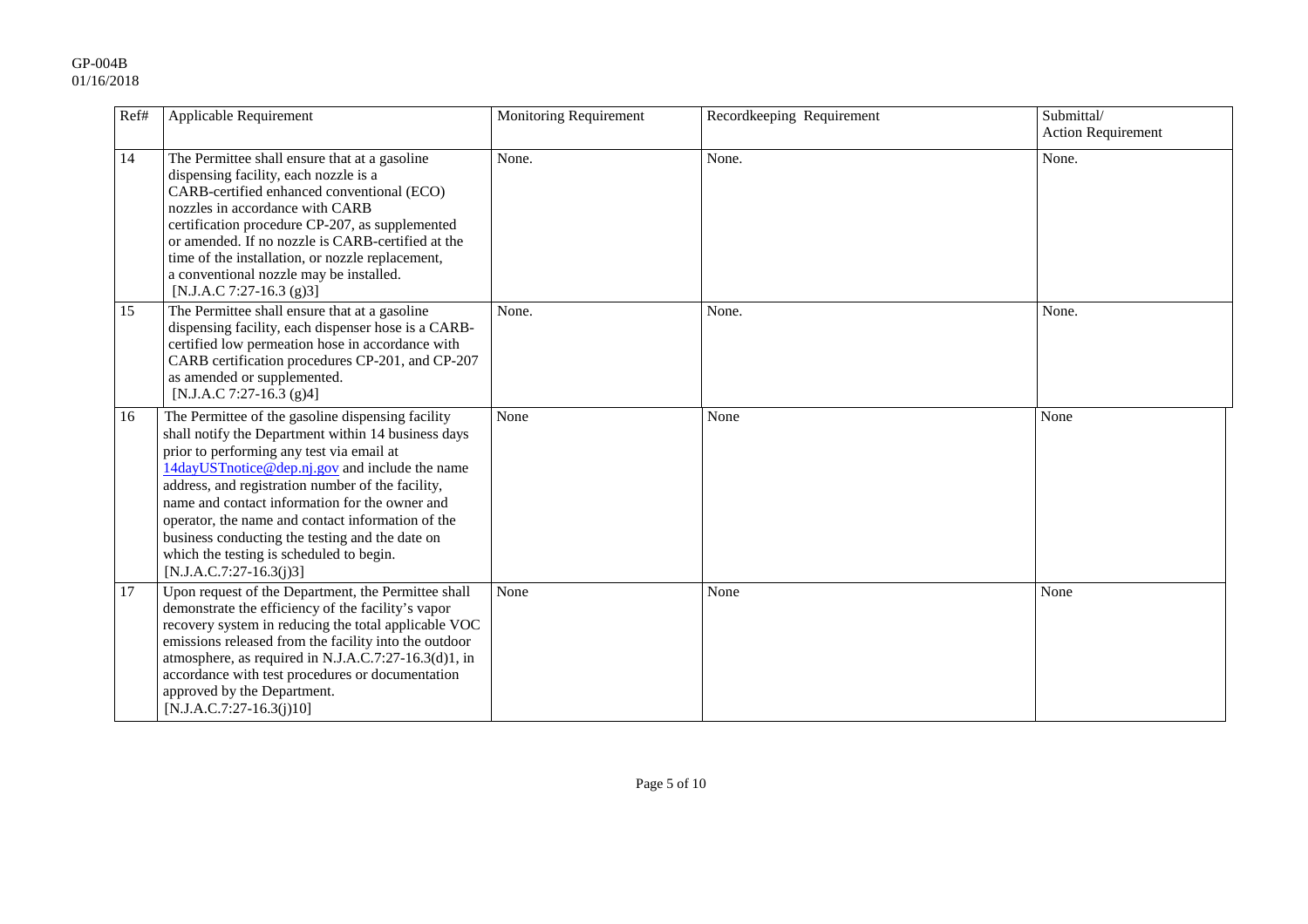| $\overline{18}$ | <b>Testing Requirements for GDF required to have a</b>                | None |                          | The Permittee shall maintain the following records   | Upon failure of the test the      |
|-----------------|-----------------------------------------------------------------------|------|--------------------------|------------------------------------------------------|-----------------------------------|
|                 | vapor recovery system under 16.3(d):                                  |      |                          | at the facility and have it accessible to the        | Permittee shall:                  |
|                 | Permittee shall conduct and pass a Static Pressure                    |      | Department upon request: |                                                      | i. Notify the Department in       |
|                 | Performance Test pursuant to California Air                           |      |                          |                                                      | writing within 72 hours of the    |
|                 | Resource Board (CARB)                                                 |      | i.                       | Documentation of the performance                     | failure. Such notification shall  |
|                 | TP-201.3 for underground storage tanks or CARB                        |      |                          | of each test required which must                     | be submitted to the Department    |
|                 | TP-206.3B for above ground storage tanks, as                          |      |                          | include date of the test, the time the               | by email at                       |
|                 | applicable.                                                           |      |                          | test was conducted, the name of the                  | 14dayUSTnotice@dep.nj.gov         |
|                 | (https://www.arb.ca.gov/testmeth/vol2/currentproce                    |      |                          | testing company, the test method;                    | and include in the email, the     |
|                 | $\frac{dures.htm}{dures.htm}$ ) within 90 days of permit approval and |      |                          | and                                                  | name, address, and registration   |
|                 | within 90 days of the following changes and at least                  |      | ii.                      | Record of each test results of each                  | number of the facility, name      |
|                 | once in every 12 month period thereafter:                             |      |                          | test performed.                                      | and contact information for the   |
|                 | • replacement of any existing gasoline tank(s),                       |      |                          |                                                      | owner and operator, the name      |
|                 | • addition of any new gasoline tank(s),                               |      |                          |                                                      | and contact information for the   |
|                 | • replacement of any underground vapor return                         |      |                          | On the day of the test, any vapor recovery system    | owner and operator, the name      |
|                 | lines, or                                                             |      |                          | corrective action, repairs or equipment replacement  | and contact information of the    |
|                 | • change of material stored to gasoline.                              |      |                          | shall be recorded with the test results.             | business conducting the testing,  |
|                 |                                                                       |      |                          |                                                      | the date the testing was          |
|                 |                                                                       |      |                          | All records, including test results, must be         | conducted, and the results of the |
|                 | [N.J.A.C 7:27-16.3(j)]                                                |      |                          | maintained on site for at least three years and made | testing using the forms in the    |
|                 |                                                                       |      |                          | available to the Department upon request.            | applicable CARB method.           |
|                 |                                                                       |      | [N.J.A.C 7:27-16.3(t)2]  |                                                      | ii Have the system repaired and   |
|                 |                                                                       |      |                          |                                                      | retested within 14 days of        |
|                 |                                                                       |      |                          |                                                      | failure of the test.              |
|                 |                                                                       |      |                          |                                                      | Upon failure of the retest the    |
|                 |                                                                       |      |                          |                                                      | Permittee shall notify the        |
|                 |                                                                       |      |                          |                                                      | Department in writing within 72   |
|                 |                                                                       |      |                          |                                                      | hours of the failure. Such        |
|                 |                                                                       |      |                          |                                                      | notification shall be submitted   |
|                 |                                                                       |      |                          |                                                      | by email at                       |
|                 |                                                                       |      |                          |                                                      | 14dayUSTnotice@dep.nj.gov         |
|                 |                                                                       |      |                          |                                                      | including in the email the same   |
|                 |                                                                       |      |                          |                                                      | information requested above.      |
|                 |                                                                       |      |                          |                                                      |                                   |
|                 |                                                                       |      |                          |                                                      | The system shall be repaired      |
|                 |                                                                       |      |                          |                                                      | and retested in accordance        |
|                 |                                                                       |      |                          |                                                      | with a compliance plan            |
|                 |                                                                       |      |                          |                                                      | approved by the Department.       |
|                 |                                                                       |      |                          |                                                      | $[N.J.A.C 7:27-16.3(j)]$          |
|                 |                                                                       |      |                          |                                                      |                                   |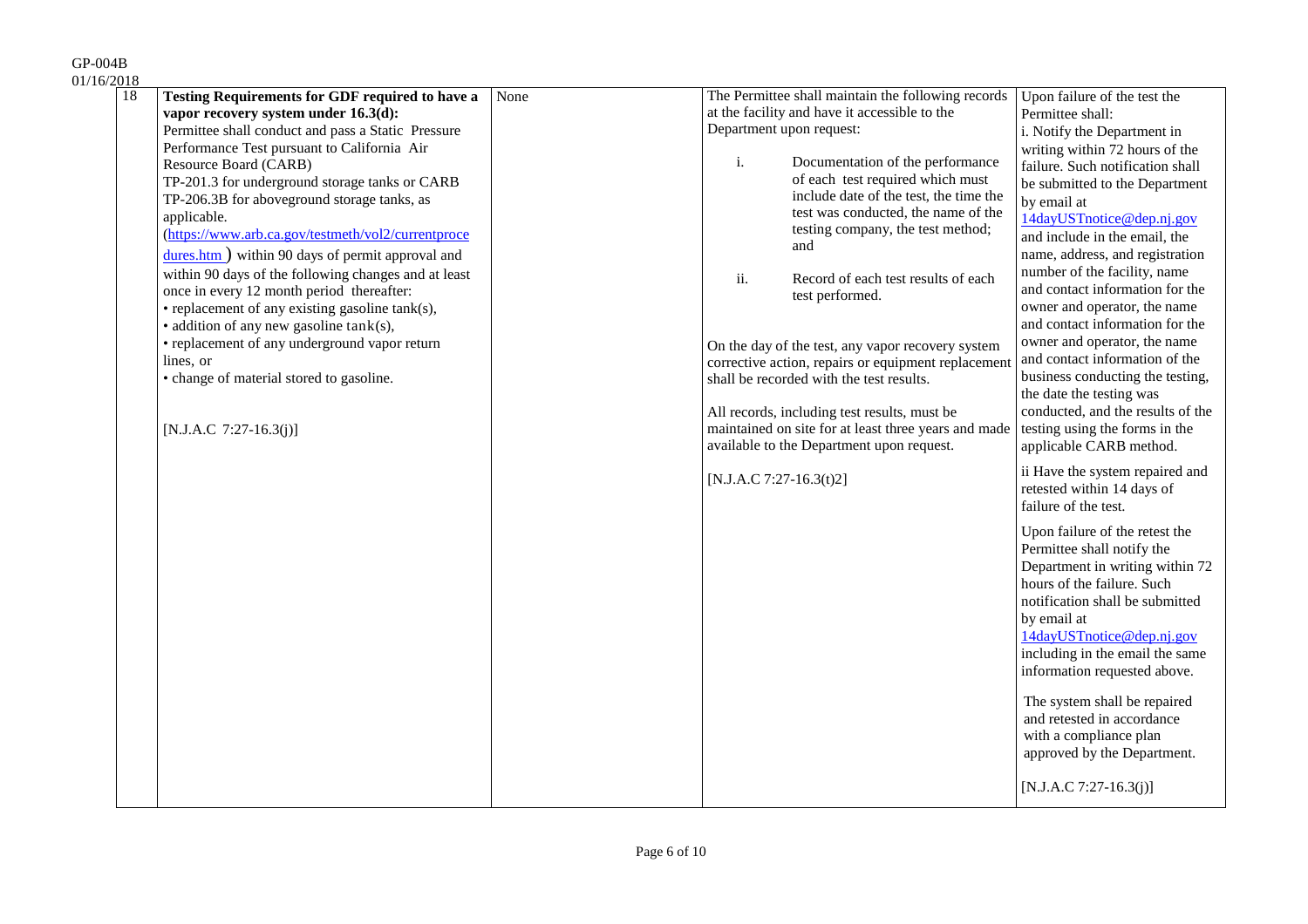| 01/16/2018 |  |  |
|------------|--|--|
|            |  |  |

| v 1 v           | Ref#   Applicable Requirement                                                                                                                                                                                                                                                                                                                                                                                                                                                                                                                                                                                                                                                                                                                  | <b>Monitoring Requirement</b> | Recordkeeping Requirement                                                                                                                                                                                                                                                                                                                                                                                                                                                                                                                                                                                                                                                                                               | Submittal/Action Requirement                                                                                                                                                                                                                                                                                                                                                                                                                                                                                                                                                                                                                                                      |
|-----------------|------------------------------------------------------------------------------------------------------------------------------------------------------------------------------------------------------------------------------------------------------------------------------------------------------------------------------------------------------------------------------------------------------------------------------------------------------------------------------------------------------------------------------------------------------------------------------------------------------------------------------------------------------------------------------------------------------------------------------------------------|-------------------------------|-------------------------------------------------------------------------------------------------------------------------------------------------------------------------------------------------------------------------------------------------------------------------------------------------------------------------------------------------------------------------------------------------------------------------------------------------------------------------------------------------------------------------------------------------------------------------------------------------------------------------------------------------------------------------------------------------------------------------|-----------------------------------------------------------------------------------------------------------------------------------------------------------------------------------------------------------------------------------------------------------------------------------------------------------------------------------------------------------------------------------------------------------------------------------------------------------------------------------------------------------------------------------------------------------------------------------------------------------------------------------------------------------------------------------|
|                 |                                                                                                                                                                                                                                                                                                                                                                                                                                                                                                                                                                                                                                                                                                                                                |                               |                                                                                                                                                                                                                                                                                                                                                                                                                                                                                                                                                                                                                                                                                                                         |                                                                                                                                                                                                                                                                                                                                                                                                                                                                                                                                                                                                                                                                                   |
| $\overline{19}$ | Testing Requirements for GDF required to have a<br>vapor recovery system under 16.3(d):<br>Permittee shall conduct and pass a Pressure Vacuum<br>Valve Test pursuant to California Air Resource<br>Board (CARB) TP-201.1E<br>(https://www.arb.ca.gov/testmeth/vol2/currentproced<br>$ures.htm$ ) within 90 days of permit approval and at<br>least once every 12 months period thereafter and<br>within 90 days of the following changes and at least<br>once in every 12 month period thereafter:<br>• replacement of any existing gasoline tank(s),<br>$\bullet$ addition of any new gasoline tank(s),<br>• replacement of any underground vapor return<br>lines, or<br>• change of material stored to gasoline.<br>$[N.J.A.C 7:27-16.3(j)]$ | None                          | The Permittee shall maintain the following records<br>at the facility and have it accessible to the<br>Department upon request:<br>i.<br>Documentation of the performance<br>of each test required which must<br>include date of the test, the time the<br>test was conducted, the name of the<br>testing company, the test method;<br>and<br>ii.<br>Record of each test results of each<br>test performed.<br>On the day of the test, any vapor recovery system<br>corrective action, repairs or equipment replacemen<br>shall be recorded with the test results.<br>All records, including test results, must be<br>maintained on site for at least three years and made<br>available to the Department upon request. | Upon failure of the test the<br>Permittee shall:<br>i. Notify the Department in<br>writing within 72 hours of the<br>failure. Such notification shall<br>be submitted to the Department<br>by email at<br>14dayUSTnotice@dep.nj.gov<br>and include in the email, the<br>name, address, and registration<br>number of the facility, name<br>and contact information for the<br>owner and operator, the name<br>and contact information for the<br>owner and operator, the name<br>and contact information of the<br>business conducting the testing,<br>the date the testing was<br>conducted, and the results of the<br>testing using the forms in the<br>applicable CARB method. |
|                 |                                                                                                                                                                                                                                                                                                                                                                                                                                                                                                                                                                                                                                                                                                                                                |                               | [N.J.A.C 7:27-16.3(t)2]                                                                                                                                                                                                                                                                                                                                                                                                                                                                                                                                                                                                                                                                                                 | ii Have the system repaired and<br>retested within 14 days of<br>failure of the test.<br>Upon failure of the retest the<br>Permittee shall notify the<br>Department in writing within 72<br>hours of the failure. Such<br>notification shall be submitted<br>by email at<br>14dayUSTnotice@dep.nj.gov<br>including in the email the same<br>information requested above.<br>The system shall be repaired<br>and retested in accordance<br>with a compliance plan<br>approved by the Department.<br>$[N.J.A.C 7:27-16.3(j)]$                                                                                                                                                       |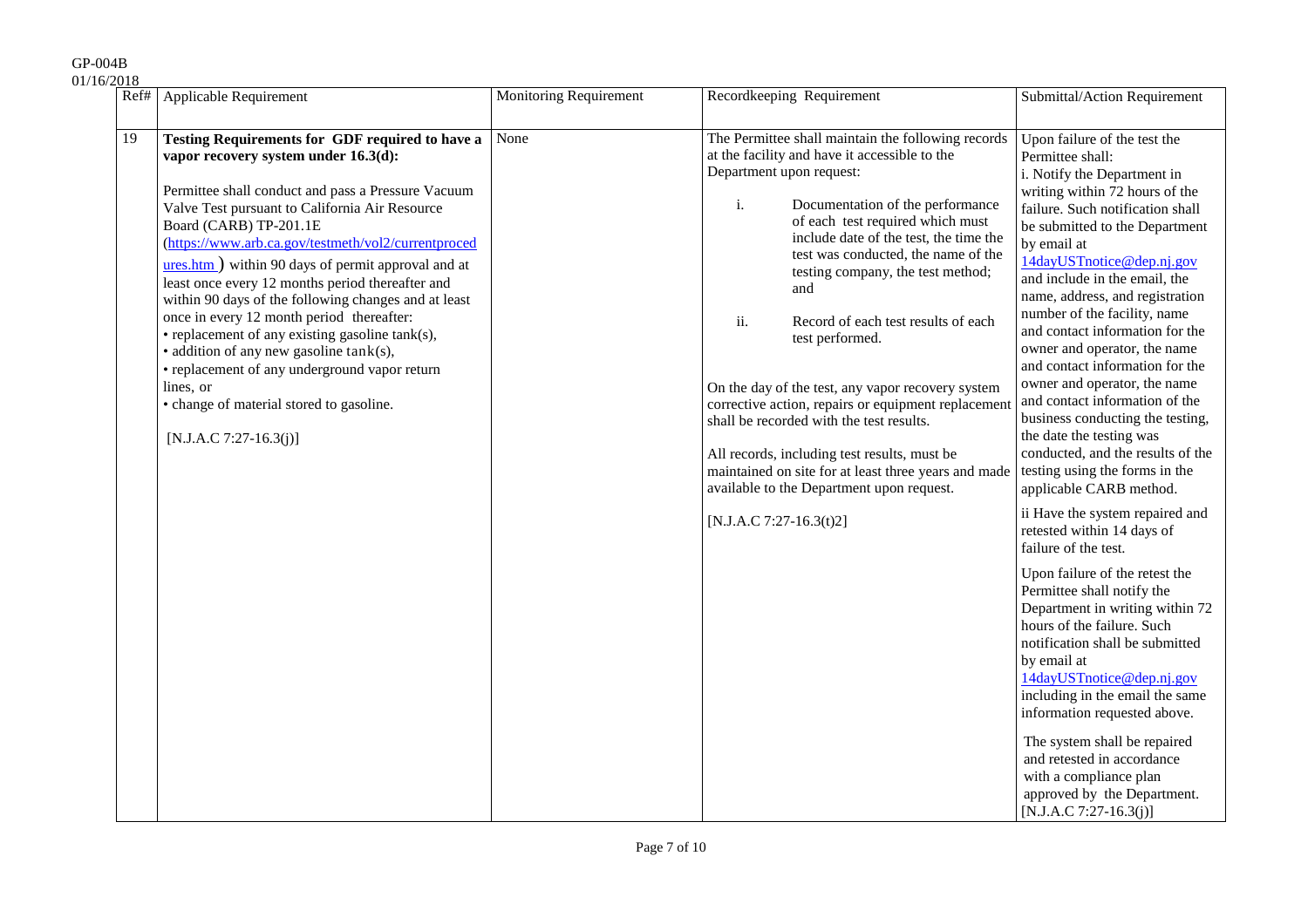| Ref# | <b>Applicable Requirement</b>                                                                                                                                                                                                                                                                                                                                                                                                                                                                                                                                                                                                                                                                                              | <b>Monitoring Requirement</b> | Recordkeeping Requirement                                                                                                                                                                                                                                                                                                                                                                                                                                                                                                                                                                                                                                                                                                                        | Submittal/Action                                                                                                                                                                                                                                                                                                                                                                                                                                                                                                                                                                                                                                                                                                                                                                                                                                                                                                                                                                                                                                                                                                                                                                        |
|------|----------------------------------------------------------------------------------------------------------------------------------------------------------------------------------------------------------------------------------------------------------------------------------------------------------------------------------------------------------------------------------------------------------------------------------------------------------------------------------------------------------------------------------------------------------------------------------------------------------------------------------------------------------------------------------------------------------------------------|-------------------------------|--------------------------------------------------------------------------------------------------------------------------------------------------------------------------------------------------------------------------------------------------------------------------------------------------------------------------------------------------------------------------------------------------------------------------------------------------------------------------------------------------------------------------------------------------------------------------------------------------------------------------------------------------------------------------------------------------------------------------------------------------|-----------------------------------------------------------------------------------------------------------------------------------------------------------------------------------------------------------------------------------------------------------------------------------------------------------------------------------------------------------------------------------------------------------------------------------------------------------------------------------------------------------------------------------------------------------------------------------------------------------------------------------------------------------------------------------------------------------------------------------------------------------------------------------------------------------------------------------------------------------------------------------------------------------------------------------------------------------------------------------------------------------------------------------------------------------------------------------------------------------------------------------------------------------------------------------------|
|      |                                                                                                                                                                                                                                                                                                                                                                                                                                                                                                                                                                                                                                                                                                                            |                               |                                                                                                                                                                                                                                                                                                                                                                                                                                                                                                                                                                                                                                                                                                                                                  | Requirement                                                                                                                                                                                                                                                                                                                                                                                                                                                                                                                                                                                                                                                                                                                                                                                                                                                                                                                                                                                                                                                                                                                                                                             |
| 20   | <b>Testing Requirements for GDF that has rotatable</b><br>adapters under 16.3(d).<br>Permittee shall conduct and pass a Torque Test<br>Pursuant to California Air Resource Board (CARB)<br>TP-201.1B<br>(https://www.arb.ca.gov/testmeth/vol2/currentprocedur<br>es.htm ) within 90 days of permit approval and at least<br>once every 12 months period thereafter and within 90<br>days of the following changes and at least once in<br>every 12 month period thereafter:<br>$\bullet$ replacement of any existing gasoline $\tan k(s)$ ,<br>• addition of any new gasoline tank(s),<br>• replacement of any underground vapor return<br>lines, or<br>• change of material stored to gasoline.<br>[N.J.A.C 7:27-16.3(j)] | None                          | The Permittee shall maintain the following records<br>at the facility and have it accessible to the<br>Department upon request:<br>i.<br>Documentation of the performance<br>of each test required which must<br>include date of the test, the time the<br>test was conducted, the name of the<br>testing company, the test method; and<br>ii.<br>Record of each test results of each<br>test performed.<br>On the day of the test, any vapor recovery system<br>corrective action, repairs or equipment replacement<br>shall be recorded with the test results.<br>All records, including test results, must be<br>maintained on site for at least three years and made<br>available to the Department upon request.<br>[N.J.A.C 7:27-16.3(t)2] | Upon failure of the test the<br>Permittee shall:<br>i. Notify the Department in<br>writing within 72 hours of the<br>failure. Such notification shall<br>be submitted to the<br>Department by email at<br>14dayUSTnotice@dep.nj.gov<br>and include in the email, the<br>name, address, and registration<br>number of the facility, name<br>and contact information for the<br>owner and operator, the name<br>and contact information for the<br>owner and operator, the name<br>and contact information of the<br>business conducting the<br>testing, the date the testing was<br>conducted, and the results of<br>the testing using the forms in<br>the applicable CARB method.<br>ii Have the system repaired<br>and retested within 14 days of<br>failure of the test.<br>Upon failure of the retest the<br>Permittee shall notify the<br>Department in writing within<br>72 hours of the failure. Such<br>notification shall be submitted<br>by email at<br>14dayUSTnotice@dep.nj.gov<br>including in the email the<br>same information requested<br>above.<br>The system shall be repaired<br>and retested in accordance<br>with a compliance plan<br>approved by the Department. |
|      |                                                                                                                                                                                                                                                                                                                                                                                                                                                                                                                                                                                                                                                                                                                            |                               |                                                                                                                                                                                                                                                                                                                                                                                                                                                                                                                                                                                                                                                                                                                                                  | $[N.J.A.C 7:27-16.3(j)]$                                                                                                                                                                                                                                                                                                                                                                                                                                                                                                                                                                                                                                                                                                                                                                                                                                                                                                                                                                                                                                                                                                                                                                |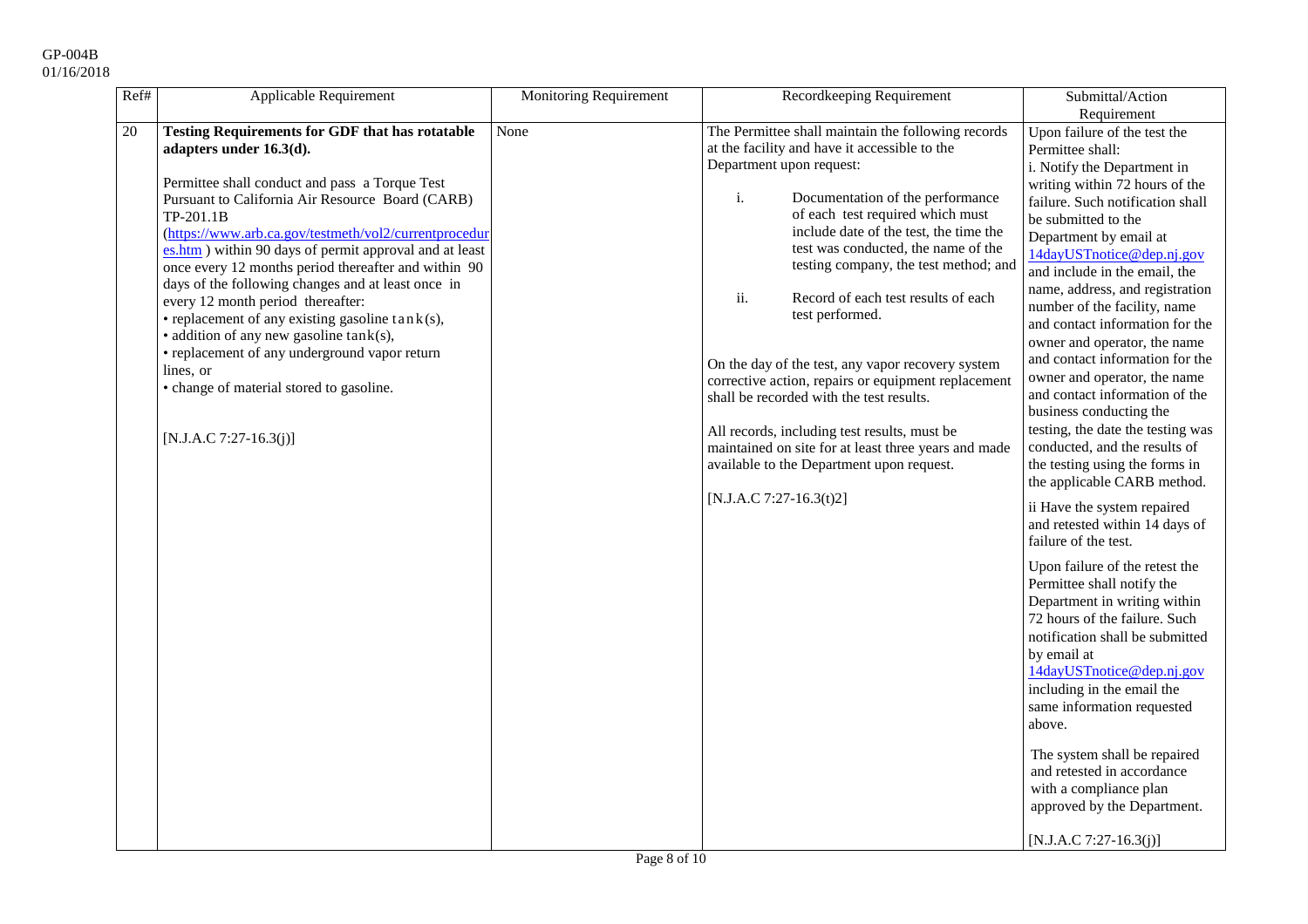| Ref#   | Applicable Requirement                                                                                                                                                                                                                                                                                                                                                                                                                                                                                                        | Monitoring Requirement | Recordkeeping Requirement                                                                                                                                                                                                                                                                                                       | Submittal/Action<br>Requirement |
|--------|-------------------------------------------------------------------------------------------------------------------------------------------------------------------------------------------------------------------------------------------------------------------------------------------------------------------------------------------------------------------------------------------------------------------------------------------------------------------------------------------------------------------------------|------------------------|---------------------------------------------------------------------------------------------------------------------------------------------------------------------------------------------------------------------------------------------------------------------------------------------------------------------------------|---------------------------------|
| 21     | Some of the 40 CFR Part 63 requirements specified<br>below might be less stringent than the State<br>requirements. GDF must comply with the most<br>stringent requirements in this permit.<br>[N.J.A.C 7:27-8.13(a)]                                                                                                                                                                                                                                                                                                          | None                   | None                                                                                                                                                                                                                                                                                                                            | None                            |
| $22\,$ | For GDF, the Permittee must minimize spills, clean<br>up spills expeditiously; cover gasoline containers<br>and storage tank fill pipes with gasketed seal and<br>minimize gasoline sent to open collection systems.<br>[40CFR Part 63.11117]                                                                                                                                                                                                                                                                                 | None                   | None                                                                                                                                                                                                                                                                                                                            | None                            |
| 23     | For GDF constructed on or before November 9, 2006,<br>the transfer of gasoline to the Storage tank shall be<br>made through a Submerged fill pipe permanently<br>affixed to the tank and with a discharge that is no<br>more than 12 inches from the tank bottom.<br>Submerged fill pipes not meeting the 12 inch<br>specification of this section are allowed if the owner<br>or operator demonstrates that the liquid level in the<br>tank is always above the entire opening of the fill<br>pipe.<br>[40CFR Part 63.11117] | None                   | The Permittee shall retain documentation and<br>provide demonstration that the pipe discharge is no<br>more than 12 inches in either a logbook or computer<br>data system. All records must be maintained on site<br>for a minimum of 5 years and make available to the<br>Department upon request.<br>[N.J.A.C. 7:27-8.13(d)3] | None                            |
| 24     | For GDF constructed after November 9, 2006, the<br>transfer of gasoline to the Storage tank shall be made<br>through a Submerged fill pipe permanently affixed<br>to the tank and with a discharge that is no more than<br>6 inches from the tank bottom.<br>Submerged fill pipes not meeting the 6 inch<br>specification of this section are allowed if the owner<br>or operator demonstrates that the liquid level in the<br>tank is always above the entire opening of the fill<br>pipe.<br>[40CFR Part 63.11117]          | None                   | The Permittee shall retain documentation and<br>provide demonstration that the pipe discharge is no<br>more than 6 inches in either a logbook or computer<br>data system. All records must be maintained on site<br>for a minimum of 5 years and make available to the<br>Department upon request.<br>[N.J.A.C. 7:27-8.13(d)3]  | None                            |